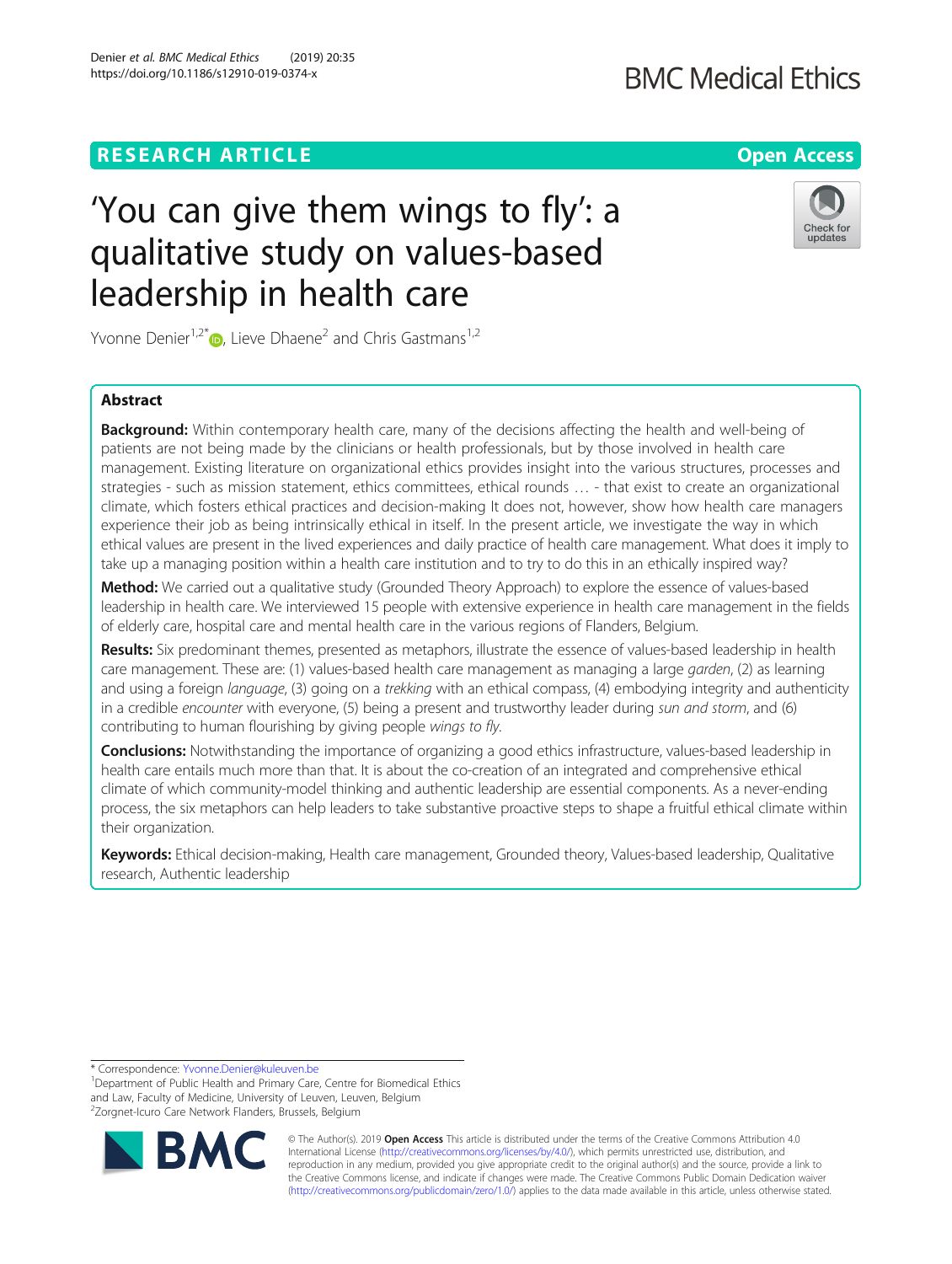## Background

During the past two decennia, the focus in health care ethics gradually shifted from the traditional dyadic physician-patient relationship to include emphasis on the decisions made outside the clinical setting, which nevertheless significantly affect the clinical relationship  $[1, 2]$  $[1, 2]$  $[1, 2]$  $[1, 2]$ . The increasing awareness that many of the decisions affecting the health and well-being of patients are not made by the clinicians or health professionals, but by those involved in health care management and policy, gradually raised new and specific ethical questions in contemporary health care [[3](#page-15-0)–[7](#page-15-0)]. Consequently, organizational ethics, also described as "the next step in the evolution of bioethics" [[8](#page-15-0)–[10\]](#page-15-0), became an emerging area of importance in health care [[11](#page-15-0)–[14\]](#page-15-0).

In its early decades (late 1970s-early 1980s), bioethics predominantly focused on ethical issues in the clinical relationship (e.g. patient autonomy, paternalism, truthtelling, ...), in the field of medical research (e.g. human experimentation, power relationships, informed consent, ...) and in the so-called field of Promethean challenges – the powers and responsibilities that came with new knowledge and technologies in medicine and the life sciences (e.g. reproductive technologies, cloning, gene therapy, human genetic engineering, ...) [\[1](#page-15-0)]. From the 1990s onwards, the newly emerging field of organizational ethics, shifted the focus to ethical issues encountered in management and governance of health organizations, the ethical implications of organizational decision making on key stakeholders (patients, staff and the community); and the ethical complexities of balancing the goal of quality patient care with other important goals such as financial sustainability, staff well-being, learning and innovation, and public accountability' [[11](#page-15-0)–[13](#page-15-0), [15](#page-15-0)–[17\]](#page-15-0).

The organizational ethics concern is institutionalized through various formal and informal structures, processes, and strategies [[7,](#page-15-0) [12,](#page-15-0) [18\]](#page-15-0), such as: mission discernment and value statement  $[6, 16, 17, 19]$  $[6, 16, 17, 19]$  $[6, 16, 17, 19]$  $[6, 16, 17, 19]$  $[6, 16, 17, 19]$  $[6, 16, 17, 19]$  $[6, 16, 17, 19]$  $[6, 16, 17, 19]$  $[6, 16, 17, 19]$ , ethics committees [\[20,](#page-15-0) [21\]](#page-15-0), ethics codes or guidelines, such as codes of conduct or professional codes of ethics [\[22](#page-15-0), [23](#page-15-0)], ethical rounds, administrative case rounds or ethical roundtables [[7,](#page-15-0) [24](#page-15-0), [25](#page-15-0)], ethics case reflection and moral case deliberation [[26](#page-15-0)–[30](#page-15-0)], ethical decision-making frameworks [[15,](#page-15-0) [31](#page-15-0)–[33](#page-15-0)], organizational ethics programs [[13,](#page-15-0) [34](#page-15-0), [35\]](#page-15-0), accreditation standards and organizational ethics policies [[21,](#page-15-0) [35](#page-15-0)–[37](#page-15-0)].

## Focus & aim of organizational ethics

Organizational ethics is concerned with the normative dimensions of organizational life in health care [[4,](#page-15-0) [10](#page-15-0), [16,](#page-15-0) [17\]](#page-15-0), with 'the intentional use of values in organizational decision-making' [[8\]](#page-15-0), thereby seeking to 'define its core values and mission, identify areas in which important values come into conflict, seek the best possible resolution of these conflicts, and manage its own performance to ensure that it acts in accord with espoused values' [[38\]](#page-15-0). As a sort of 'moral compass', the organizational mission and value statements function as a set of standards according to which the organization's actions and decisions receive direction and are to be judged [\[11,](#page-15-0) [12,](#page-15-0) [17,](#page-15-0) [39](#page-15-0)–[41](#page-15-0)].

The goal of organizational ethics is to realize a strong alignment between the stated mission and values and the actual decisions and actions taken by individuals on behalf of the organization [[7,](#page-15-0) [42](#page-15-0)]. As such, the aim is to create an organizational climate that fosters both ethical practices and decision-making [[3,](#page-15-0) [12,](#page-15-0) [17](#page-15-0)]. As such, the moral responsibility of a health care organization is conceived as an intrinsic aspect of the moral identity of the organization [[43](#page-15-0)].

Since the mid 90's, many studies were published concerning organizational ethics [[11\]](#page-15-0). Focus of attention are the background, content and nature of organization ethics as a new approach to health care ethics  $[16, 17, 17]$  $[16, 17, 17]$  $[16, 17, 17]$  $[16, 17, 17]$ [41\]](#page-15-0), the various forms of ethical infrastructure by which organizational ethics can take shape [\[7](#page-15-0), [12,](#page-15-0) [18](#page-15-0)], often in combination with a matrix of strategies and points of action  $[9, 35, 44-46]$  $[9, 35, 44-46]$  $[9, 35, 44-46]$  $[9, 35, 44-46]$  $[9, 35, 44-46]$  $[9, 35, 44-46]$  $[9, 35, 44-46]$  $[9, 35, 44-46]$  $[9, 35, 44-46]$ .

#### Organizational ethical frameworks

Among proposed theoretical ethical frameworks for health care services management are the principle-based approach comprising the principles of biomedical ethics: (1) respect for autonomy, (2) beneficence, (3) nonmaleficence, and  $(4)$  justice  $[4, 39]$  $[4, 39]$  $[4, 39]$  $[4, 39]$  or a combination of the principles with other important ethical goals in health care. Nelson et al. [[47,](#page-15-0) [48\]](#page-15-0) for instance describe the relationship between the ethics principles of autonomy and beneficence with the aim of improving quality and safety in patient care. Other ethical approaches focus on business ethics, managed care ethics and stakeholder perspectives in health care [\[2](#page-15-0), [49](#page-15-0)–[51\]](#page-15-0).

A highly influential ethical framework is that of accountability for reasonableness, developed by Daniels and Sabin [\[31,](#page-15-0) [52](#page-15-0), [53\]](#page-15-0) paving the way for an ethics of accountable care organizations  $[44, 54-58]$  $[44, 54-58]$  $[44, 54-58]$  $[44, 54-58]$  $[44, 54-58]$ . According to this model, health care organizations engaged in priority setting have a claim to fairness if they comply with four conditions: (1) the rationales for priority setting must be publicly accessible (publicity condition), (2) they must be considered by fair-minded people to be relevant to priority setting in that context (relevance condition), (3) there must be a way for appealing against these decisions and rationales (appeals condition), and (4) there must be some means of guaranteeing that the first three conditions are being met (enforcement condition). As such, the 'accountability for reasonableness'-model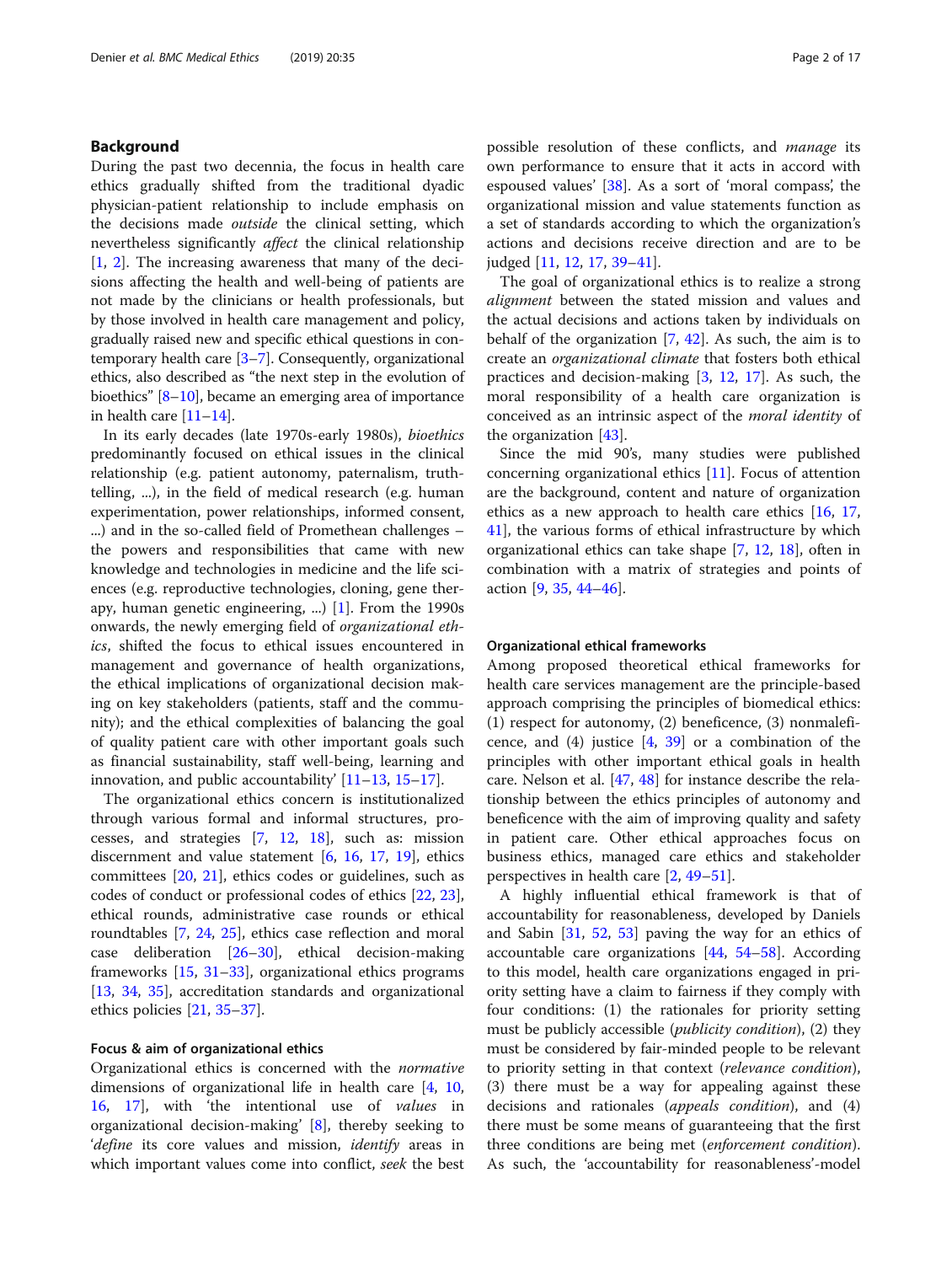provides a procedural normative framework by which the fairness of priority setting can be evaluated.

Winkler and Gruen [\[15](#page-15-0)] specifically developed a substantive normative framework for value-laden decision making within health care organizations, consisting of four substantive principles  $-$  (1) provide care with compassion, (2) treat employees with respect, (3) act in a public spirit, and (4) spend resources reasonably – that are derived from the various roles that health care organizations are expected to play as caregivers, employers, citizens and managers. Together, they aim to clarify and resolve existing tensions between the various responsibilities of health care organizations, to promote organizational values and trust in the organization, and to aid discussions about the appropriate roles of health care organizations within the society.

Other theoretical ethical frameworks that guide organizational ethics in a substantive normative way are care ethics [\[59](#page-15-0), [60\]](#page-16-0), MacIntyre's virtue ethics [\[61](#page-16-0)–[64\]](#page-16-0), and Taylor's communitarian theory on moral identity [\[43\]](#page-15-0).

## Organizational ethical issues

From existing empirical research we learn that organizational ethics in health care is concerned with many aspects of organizational life. The most commonly cited ethical issues are [[11,](#page-15-0) [13\]](#page-15-0): resource allocation, funding, priority setting and distributive justice [[14](#page-15-0), [32](#page-15-0), [65](#page-16-0)–[67](#page-16-0)]; strategic planning and value setting [[68](#page-16-0)–[70](#page-16-0)]; managing the tension between budgetary constraints and providing high-quality patient care, while trying to safeguard an ethically high standard of clinical care [[67](#page-16-0), [71,](#page-16-0) [72](#page-16-0)], safeguarding justice and access to care, also for the uninsured [[73\]](#page-16-0).

Furthermore, there are ethical issues regarding conflict of interest, risk assessment, disclosure of risk and complaints of misconduct, related to issues concerning privacy and confidentiality [[74](#page-16-0), [75](#page-16-0)]; agreements over treatment decisions and health services offered [[34,](#page-15-0) [76](#page-16-0)]. Commonly present are also: guaranteeing the quality of work-life balance and employee satisfaction, workplace ethics and the ethical climate [[77](#page-16-0)–[80](#page-16-0)], trust in organizational leadership and transparency of organizational decisionmaking [\[81](#page-16-0)–[85\]](#page-16-0), issues of moral distress among employees that are linked to the organization's ethical climate [[5](#page-15-0), [80](#page-16-0), [86](#page-16-0)–[90](#page-16-0)] and of health leaders who are under pressure to justify tough decisions that they do not believe in or feel that are wrong [\[91](#page-16-0)].

These examples illustrate how organizational ethical issues essentially fall 'into three main categories: (1) ethical issues emerging in clinical care because of decisions taken elsewhere in the organization, (2) ethical issues in clinical care with wider-reaching organizational implications, and (3) ethical issues related specifically to the business aspects of healthcare organizations' [[12,](#page-15-0) [13\]](#page-15-0).

## Lived experiences of health care management

On a more general level, the literature and examples on organizational ethical issues show that health care management decision-makers have to deal with many ethical issues that are at the heart of the contemporary health care debate, viz. that they have to balance cost, access and quality in health care [[92](#page-16-0)]. The basic tension is to preserve a health care system that protects and promotes the best interests of patients and people in need of care, while balancing society's needs to ensure affordable, accessible and high quality care with finite resources and budget constraints. As such, health care managers are continuously being confronted with the ethical dimensions of key policy, operational and budgetary decisions within their health care organizations.

What this broadly elaborated field of existing literature on organizational ethics does not show, however, is how health care managers experience the job as being intrinsically ethical in itself. What does it mean to be a health care manager in an ethically inspired way? What does it mean to deal with complex ethical issues in an ethically well-founded way? This is the aim and starting point of our study.

## Aim

The research question is: how can all above-mentioned dimensions of organizational ethics be realized in practice? More specifically, what is the essential role of health care management in this regard? As the existing studies indeed illustrate key aspects of organizational ethics, identify essential values and strategies, reveal key ethical dilemmas in health care management, they do not show how this is being realized in practice, as seen through the eyes and lived experiences of health care managers [[93\]](#page-16-0).

This is an important gap. In the literature, there is much attention for the importance of an *integrated* and comprehensive organizational ethics, realizing a strong alignment between the mission, vision and values and the actual decisions and actions taken by individuals on behalf of the organization, thereby creating an integrated ethical climate, vouching for organizational integrity [\[7](#page-15-0), [12,](#page-15-0) [17,](#page-15-0) [42,](#page-15-0) [43\]](#page-15-0). Mission statement research has, however, also shown that when all these aspects of organizational ethics are not being supported and truly embodied by the health care leaders and management, it has no impact on reality [[19](#page-15-0), [94,](#page-16-0) [95\]](#page-16-0). Or worse, it can have a negative impact, creating cynicism and perceptions of organizational ethics as a form of window dressing [[96\]](#page-16-0).

An important finding in this regard is the strong relationship between the use of ethics and the presence of subjective norm colleagues [\[19](#page-15-0)]. It is not so much our objective hierarchical superiors that have a significant impact on our moral sensitivity and ethical behaviour,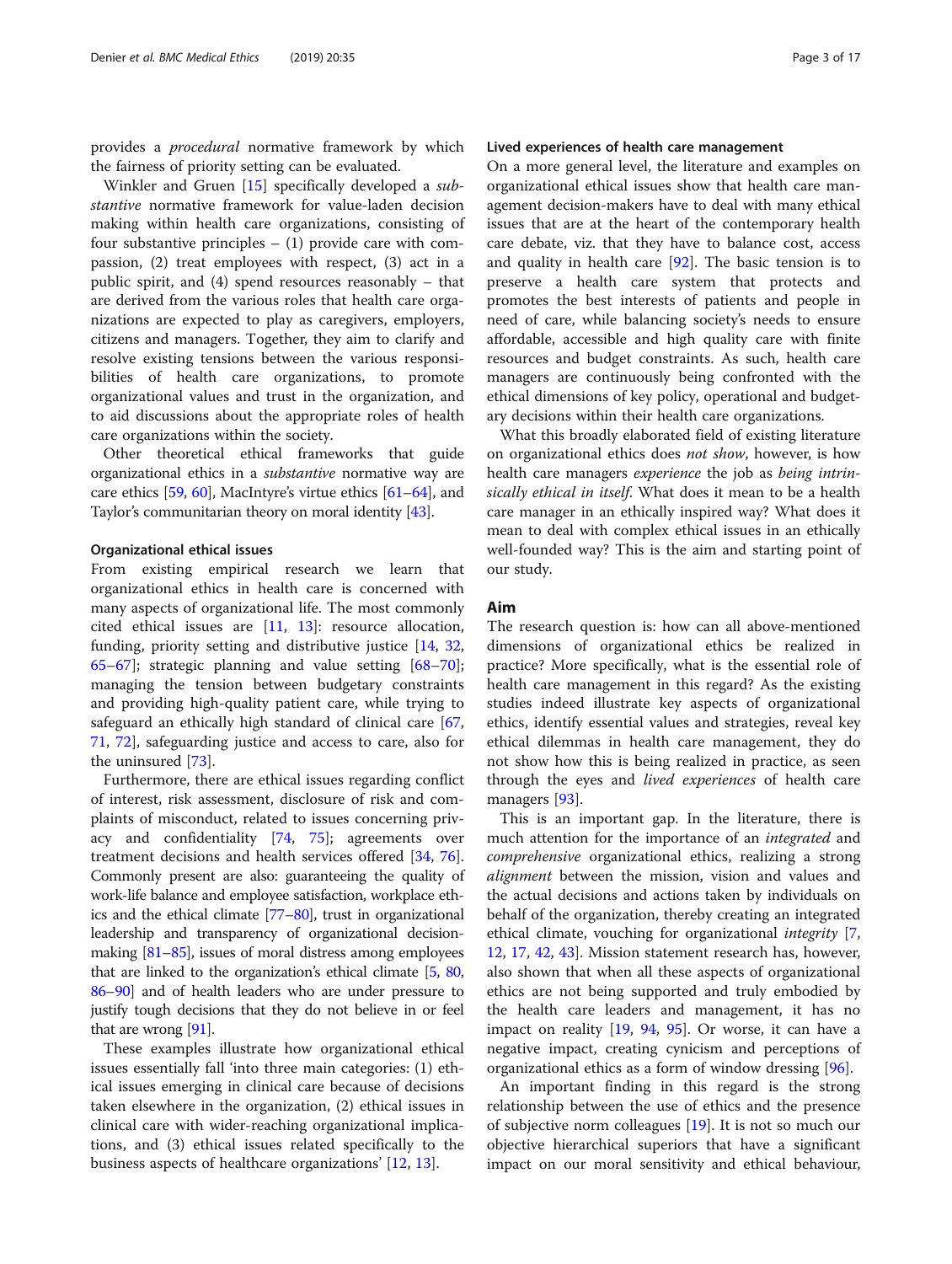but our subjective norm colleagues/superiors, i.e. those salient but influential people that indirectly influence our ethical behaviour. Why is that so? Because they are important to us, as a role model. They live up to their values [\[64](#page-16-0), [97](#page-16-0)–[103](#page-16-0)]. Important for health care managers in this regard is the following question: How can they, next to being objective hierarchical superiors, also function as subjective norm superiors or colleagues? How can they actually realize an integrated organizational ethics framework?

In this study we wanted to find an answer to these questions. What does it actually imply, being an ethically inspired health care manager within a contemporary health care institution? How does he or she experience the practice of leading a health care organization in a values-based way? How can the health care manager make sure that the available ethical infrastructure will have an impact on organizational policy and care practices? How does the health care manager experience the possibilities and limitations of an integrated organizational ethics framework? And what do they do when it becomes tough and really difficult?

## Methods

## Design

As our study aimed to present a rich and in-depth view of health care managers' ethical experiences and reasoning, we chose a qualitative design, using semi-structured interviews. We selected a grounded theory approach to guide our data collection and analysis [\[104\]](#page-16-0).

## Participants

We purposefully selected people with extensive experience in health care management (as director and board member) in the fields of elderly care, hospital care and mental health care in the various regions of Flanders, Belgium (factor of homogeneity). In the sampling, we guaranteed heterogeneity of participant characteristics related to age, sex, educational background, work experience, type, size and location of the health care institution they were predominantly affiliated with.

For our study, we explicitly included people with a well-known reputation of practising values-based health care management. They were recognized by many as ethical leaders, even though they never presented themselves as such. The reason we purposefully selected them was twofold. (1) We had broadly-informed sufficient reason to believe that these ethically inspired leaders were going to give us the most in-depth and rich information about their experiences in values-based health care management. And (2), we had good reasons to believe that they were not going to give socially desirable "eager to please" answers to the normative issues that were to be discussed in the interviews.

Participants were included when they met the following inclusion criteria: (1) being employed as health care manager in an elderly care, hospital care, or mental health care institution (or a combination of these institutions within a larger group) in Flanders, Belgium, (2) having at least 3 years of experience in the current position, (3) having a well-known reputation of practising values-based health care management, (4) being Dutchspeaking, and (5) being willing to participate in an indepth interview about their own experiences and practices of values-based leadership in health care.

The final sample consisted of 15 managers (12 men and 3 women) from not-for-profit health care institutions, geographically spread over the five provinces of Flanders. The participants' characteristics are summarized in Table [1.](#page-4-0)

## Data collection

We performed 15 semi-structured one-on-one interviews between March 2012 and September 2013. We asked the participants to describe the way in which ethical values are present in the daily practices of health care management by giving examples of ethical dilemmas in their work, describing situations in which they had to make very hard choices, describing positive and inspiring as well as negative and difficult experiences in health care management. They were also asked to reflect upon people who serve as their own role models of ethical leadership and to describe why exactly these people serve as an ethical example to them. An overview of the main topics from the interview guide is offered in Table [2](#page-4-0). The interviews lasted an average of 1.5 h. All the interviews were conducted by one researcher (YD), were audiotaped and transcribed ad verbatim with the participants' consent.

#### Analysis

Data analysis was performed using the Qualitative Analysis Guide of Leuven (QUAGOL), which offers a comprehensive and systematic guide that supports and facilitates the process of qualitative data analysis, according to the grounded theory approach [[105\]](#page-16-0). The QUAGOL process of analysis consists of two parts, each consisting of five stages. The method is systematic and characterized by iterative processes of systematically digging deeper inside the data, constantly moving between the various stages of the process. As such, the QUAGOL aims to stimulate the researchers' intuition and creativity as optimal as possible.

Interview transcripts were read and discussed by two members of the research team (YD & LD). Dominant themes were identified and coding schemes were developed. By applying the constant comparison method, moving between the coding scheme and the raw data,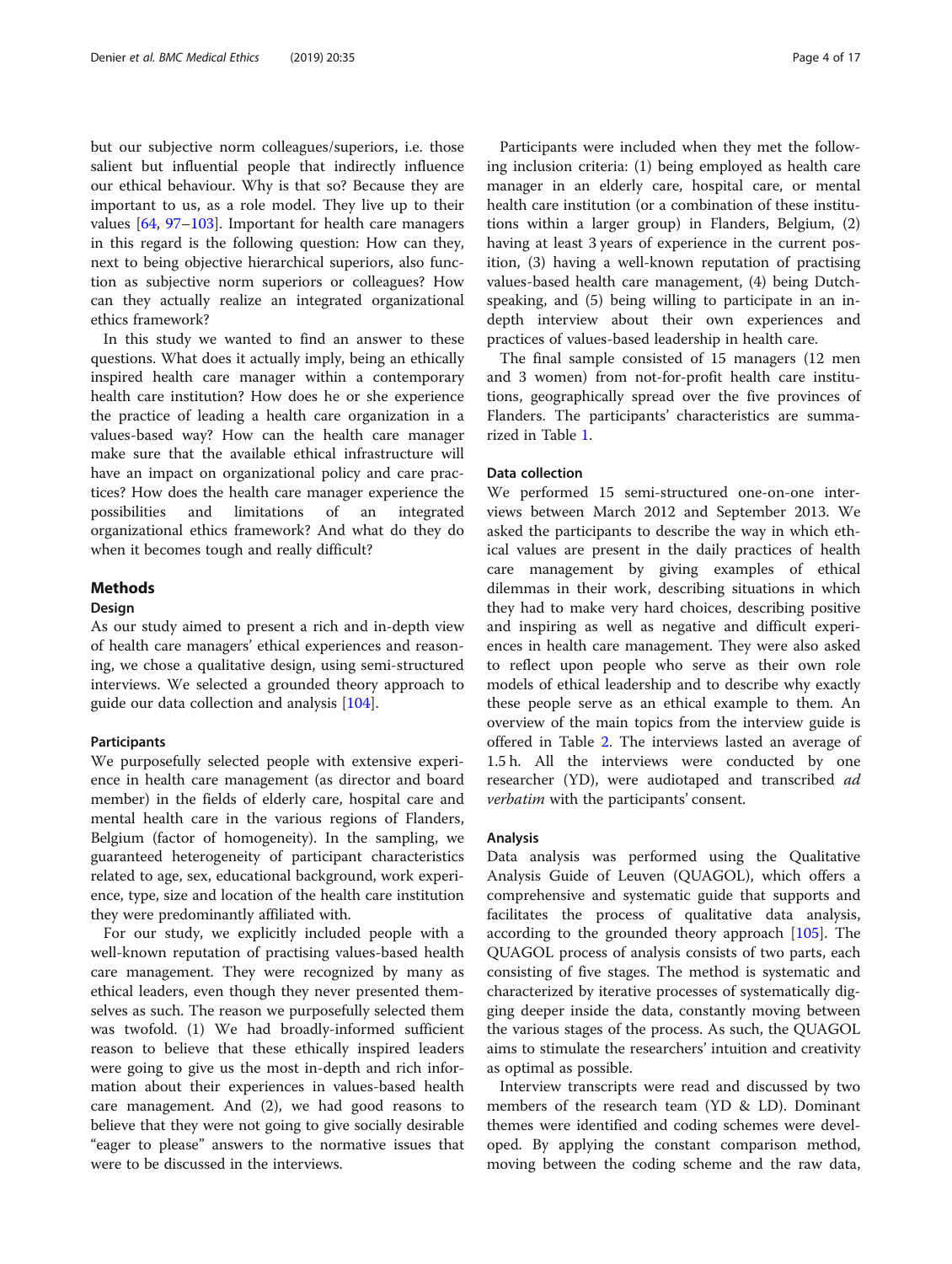## <span id="page-4-0"></span>**Table 1** Characteristics of the Participants ( $N = 15$ )

|                                                                                         | N (%)    |  |
|-----------------------------------------------------------------------------------------|----------|--|
| Gender                                                                                  |          |  |
| Female                                                                                  | 3(20)    |  |
| Male                                                                                    | 12 (80)  |  |
| Age                                                                                     |          |  |
| $40 - 49$                                                                               | 2(13.3)  |  |
| $50 - 59$                                                                               | 9(60)    |  |
| $60 - 69$                                                                               | 4(26.7)  |  |
| Level of Education                                                                      |          |  |
| Advanced Master's Degree in Medicine                                                    | 4(26.7)  |  |
| Master's Degree in Economics and Business<br>Administration                             | 5(33.3)  |  |
| Master's Degree in Nursing Science                                                      | 2(13.3)  |  |
| Master's Degree in Psychology                                                           | 1(6.7)   |  |
| Master's Degree in Pharmaceutical and Pharmacological<br>Sciences                       | 1(6.7)   |  |
| Master's Degree in Law                                                                  | 1(6.7)   |  |
| PhD in Law                                                                              | 1(6.7)   |  |
| Additional training and degrees in Health Care<br>Management or Business Administration | 15 (100) |  |
| Years of Working Experience in Health Care Management                                   |          |  |
| $5 - 9$                                                                                 | 2(13.3)  |  |
| $10 - 19$                                                                               | 5(33.3)  |  |
| $20 - 29$                                                                               | 3(20)    |  |
| $30 - 39$                                                                               | 3(20)    |  |
| >40                                                                                     | 2(13.3)  |  |
| Setting <sup>a</sup>                                                                    |          |  |
| <b>Elderly Care</b>                                                                     | 6(40)    |  |
| Mental Health Care                                                                      | 4 (26.7) |  |
| Hospital Care                                                                           |          |  |

<sup>a</sup>Multiple items possible: total > 100%

the research team reached a more general level of abstraction within which the predominant themes became most clear when being understood and presented as general metaphors. Within the research team, we came to the conclusion that we had good reasons for choosing the meta-narrative way of presenting the results via metaphors. Working on the participants' narratives, we aimed to capture their experiences. We proceeded inductively, identifying segments of the material that constituted units of meaning. Dominant themes were identified and an initial coding scheme was developed, followed by detailed coding of all transcripts. Consequently, emergent themes were clarified. Further discussion and revision was performed by all members of the research team, and independent assessment and interpretation of transcripts by a multidisciplinary team of peers was carried out. Interestingly, we found that the

|                       | Starting questions                                                                                                                                         |
|-----------------------|------------------------------------------------------------------------------------------------------------------------------------------------------------|
|                       | Can you recall a very difficult ethical dilemma/conflict/contradiction<br>that you have experienced in your professional life as a health care<br>manager? |
|                       | Can you describe the situation in detail? What happened exactly?                                                                                           |
|                       | Why was it so difficult?                                                                                                                                   |
|                       | How did you deal with it?                                                                                                                                  |
| you do?               | Was a solution possible? How did you come to it? If not, what did                                                                                          |
|                       | Why was that a striking example of an ethical dilemma to you?                                                                                              |
| <b>Ethical Values</b> |                                                                                                                                                            |
|                       | What does ethics mean to you?                                                                                                                              |
|                       | How is it present in your job as health care manager?                                                                                                      |
|                       | Which values are inspiring to you?                                                                                                                         |
|                       | Which values function as an ethical compass in your job? Why?                                                                                              |
|                       | What, according to your experience, does ethics have to do with<br>health care?                                                                            |
|                       | What, according to your experience, are the most difficult or<br>challenging ethical dilemmas in health care management?                                   |
|                       | Ethical experience                                                                                                                                         |
|                       | Which ethical experience/situation (within you job) has most<br>significantly remained in your memory until now?                                           |
|                       | Can you describe it? What happened?                                                                                                                        |
| difficult?            | What exactly made this experience positive/inspiring or negative/                                                                                          |
|                       | Why is it this ethical experience that remained most in your memory?                                                                                       |
| Role Model            |                                                                                                                                                            |
|                       | Who has been your ethical example?                                                                                                                         |
|                       | Who has been a clear role model in your professional life?                                                                                                 |
|                       | Can you describe why?                                                                                                                                      |

most essential concepts and codes, which described the participants' experiences of ethical leadership, could be presented as metaphors. That way, the participant's experiences – which were so rich that a neutral description in terms of concepts or codes would not do justice to their full meaning - could be presented as a metanarrative (using metaphors), which helped to underline the essence of their experiences more clearly. This was important, since during the discussions, it became clear that a meta-narrative approach, using metaphors, best reflected the richness of our data.

The process of coding and metaphor development was supported by the qualitative software QSR NVivo 8. Results of the analysis were discussed by the full interdisciplinary research team (YD, LD & CG) in order to obtain consensus. Trustworthiness was strengthened by recurrent meetings, discussions and revisions within the research team, by maintaining a decision trail of memos, by confidential discussions with members of the Ethics Committee of Zorgnet-Icuro - Care Network Flanders,

# Table 2 Interview quide - Main topics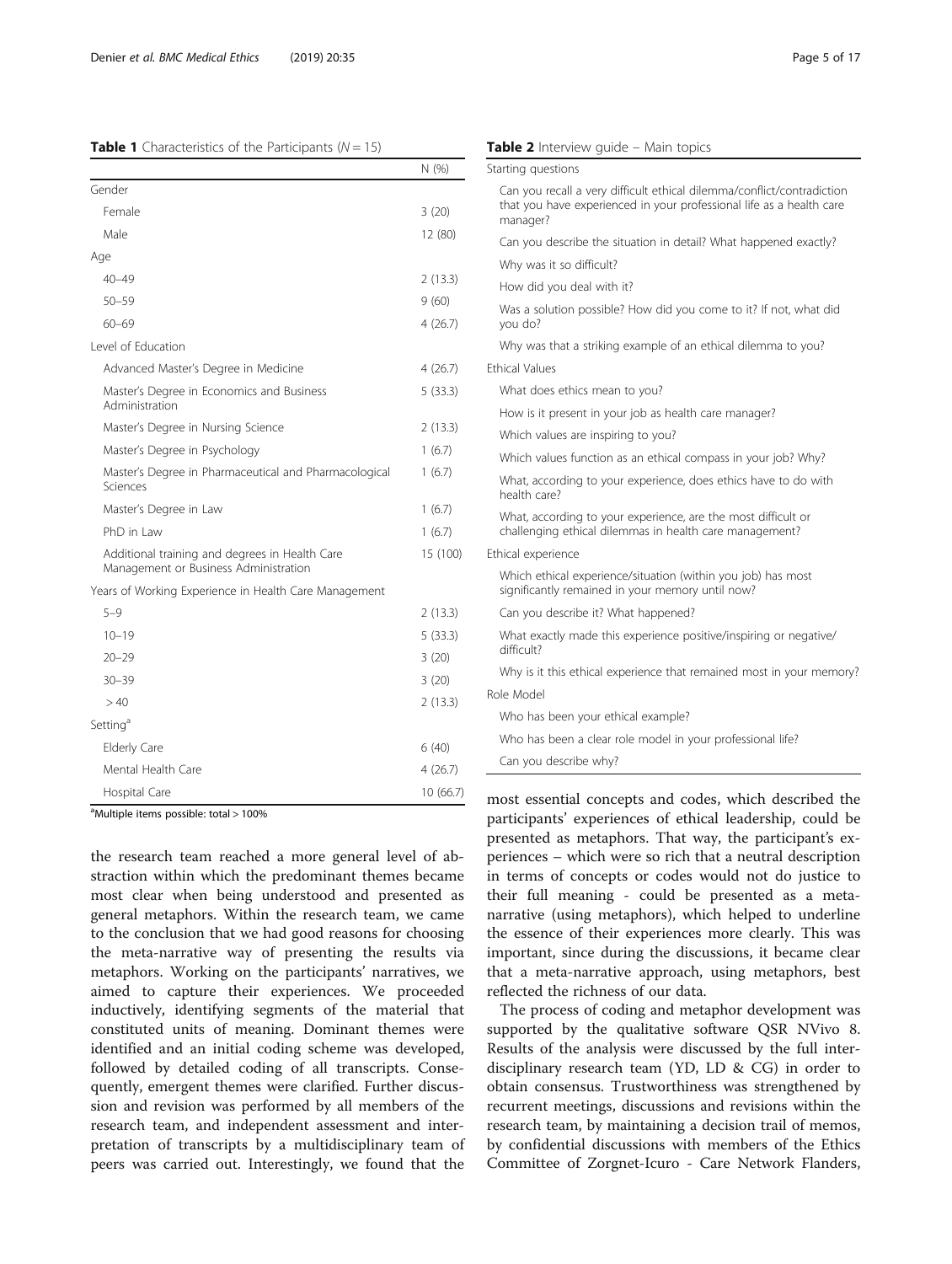and with relevant staff members of the Zorgnet-Icuro Care Network Organization about the research process, selection of participants and preliminary results.

## Ethical considerations

The study was reviewed and approved by the Ethics Committee of Zorgnet-Icuro - Care Network Flanders, an umbrella organization uniting over 775 social profit healthcare organizations in Flanders, Belgium. At the time of the study, the committee was involved in developing a large-scale ethical guideline for values-based health care management. A qualitative study on valuesbased leadership in health care was necessary to acquire sufficient empirical data regarding values-based health care management and organizational ethics. The aim of this study was to gather in-depth insight into real-life management issues in this regard. Consequently, the results of the study could be incorporated into the largescale project of developing the ethical guideline. All the members of the Ethics Committee unanimously reviewed and approved the study.

All the participants in the interview study received written (by e-mail) and verbal information about the research project and expected outcome. Each participant provided verbal consent prior to the interview (approved by the Ethics Committee). Since we explicitly and purposefully included people with a well-known reputation (as appointed by their peers) of practising values-based health care management, the participants immediately understood the full aim of our study. As such, prior written and verbal information, was deemed sufficient for informed consent. The verbal information and consent was documented in the verbatim transcripts. Participation was voluntary. Participants were free to withdraw from the study at any stage. All data were treated confidentially.

## Results

Which ethical values are present in the daily practice of health care management? What does it imply to take up a leading position within a health care institution and to try to do this in an ethically inspired way? Based on the interviews, we found six dominant themes that illustrate the essence of values-based leadership in health care management as described by the participants. On a more general level of abstraction, these themes become most clear when being presented as a meta-narrative of metaphors. They are: (1) the garden, (2) a foreign language, (3) a trekking, (4) the encounter, (5) sun and storm, and (6) wings to fly. We represent the metaphors in detail below. They are also summarized in Table [3](#page-6-0).

## The garden – The scene

On the most fundamental level, we learned from the interviews that the practice of values-based leadership in health care management can best be compared to managing a large garden with a rich variety of plant life, requiring both frequent attention and active maintenance as well as the ability to abide by the natural course of seasons and climate. It involves a combination of being active and passive at the same time. Observing patiently, taking action when necessary, and doing this in a well-balanced way. As such, values-based health care management is about observation, knowledge, reflection, action and the capacity to do the right thing, at the right time, in the right manner. Asking for help or advice when necessary, looking pro-actively to what should be done in the near and further future.

## Creating the context for a values-based organizational culture

By taking the above-mentioned actions, health care managers create the organizational context within which a values-based culture can take shape, i.e. a culture that is explicitly characterized by particular values and ethical practices.

I believe that the strength of leadership lies in the fact that you can help create the context within which good examples and particular values come to the front and wrong ones have little opportunity to do so. (Manager hospital care)

As such, the managers create a context for health professionals so that they can provide values-based care for people in need. Interestingly, most participants referred to person-centred care both for care receivers and care workers as the core value of their managerial work. This implies a dual focus, making sure that both the *patients* receive the care they need and the care workers receive the context and means to provide that type of care.

Everything starts with the patient, actually. That is our final goal. [ … ] As management, it is our job to organize the structure in such a way that we provide optimal, well-organized, professional and qualitative care. Making sure that we provide decent care, good care, values-based care. [ … ] We also have to make sure that the caregivers actually can provide good care, that their working conditions and circumstances are good, and also that they reflect on the given care. That is very important to me. (Manager hospital care)

Creating a person-centred context both for the care receivers and the care workers also implies, most participants reported, that you have to respect the uniqueness of each individual person. Everyone has a specific personality and particular narrative, a unique life story, and you have to take this into account by asking whether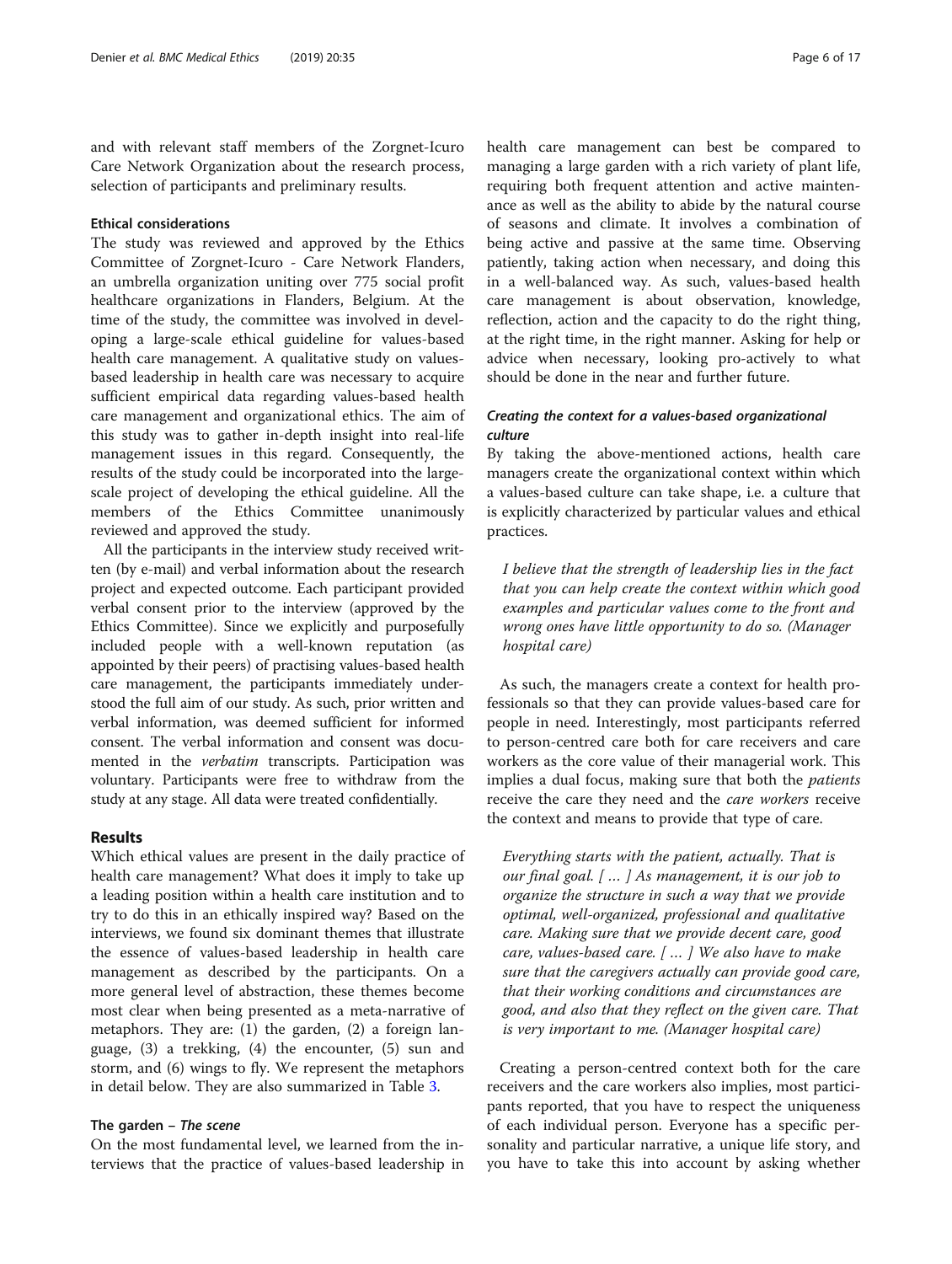## <span id="page-6-0"></span>Table 3 Six Metaphors of Values-Based Health Care Management

| The Garden                          | Refers to the dynamic character of a values-based organisational culture, comparable with managing a large garden with                                                                                                                                                                                                                                                                                                                                                               |  |
|-------------------------------------|--------------------------------------------------------------------------------------------------------------------------------------------------------------------------------------------------------------------------------------------------------------------------------------------------------------------------------------------------------------------------------------------------------------------------------------------------------------------------------------|--|
| The Scene                           | a rich variety of plant life, creating the context for ethics to take place (knowledge, patience, reflection and action,<br>undertaking and resigning, making choices, doing the right thing at the right moment )                                                                                                                                                                                                                                                                   |  |
| Foreign Language                    | Just like learning and using a foreign language, the ethical reflection and action has to be practised and used                                                                                                                                                                                                                                                                                                                                                                      |  |
| Apparent Evidence                   | continuously, in all situations and at all levels of the organization. Only thus, the ethical reflection and action can become<br>a habitus, a spontaneous and seemingly automatic, or apparently evident, use of the ethical language by everyone within<br>the organization.                                                                                                                                                                                                       |  |
| Trekking                            | Why does it have to be an ethical language? Why do the values have to be ethical values? Because providing care is not                                                                                                                                                                                                                                                                                                                                                               |  |
| Why Ethics?                         | the same as providing a finished product. The care relationship is a journey that is not a planned trip but rather an<br>unpredictable trekking, a joint search for a professional and caring answer to human vulnerability. The ethical compass<br>with ethical values helps us to find the right track.                                                                                                                                                                            |  |
| Credible Encounter                  | Health care managers create the context for a values-based organizational culture so that everyone involved can do their                                                                                                                                                                                                                                                                                                                                                             |  |
| Which Values?                       | job in a values-based way. Most importantly in this regard is the way in which directors, managers and board members<br>themselves embody and express certain values (like integrity, authenticity, courage and justice ) in their encounter<br>with everyone involved. They are ethical role models.                                                                                                                                                                                |  |
| Sun & Storm                         | This metaphor deals with the specific role and function of health care managers when ethical issues become really hard                                                                                                                                                                                                                                                                                                                                                               |  |
| When it becomes<br>really difficult | and difficult. When they feel caught between the devil and the deep blue sea. In such cases, making connection with<br>oneself as a person, with direct colleagues in the management team, with the difficult situation itself by 'walking around<br>with the bots in the mud' and by listening to people who serve as a sounding board and critic of the choices that have<br>to be made. Let the sun shine on everyone when things go well, and be a buffer when things get rough. |  |
| Wings                               | Inspirational sources for health care managers were: working in a health care organization implies an intrinsic                                                                                                                                                                                                                                                                                                                                                                      |  |
| What inspires the<br>manager?       | engagement for ethical values and values-based actions; making a difference within society, thinking in large-scale and<br>long-term perspectives; and most importantly, lifting the spirited energy of caregivers and bringing them to a higher level,<br>giving them wings to fly.                                                                                                                                                                                                 |  |

everyone has at one's disposal what he or she needs in his or her particular position, whether or not you are a care worker or care receiver. Can everyone, patient, health professional, be what he or she wants to be in this particular situation? And even more: are you, as a manager, prepared to make exceptions to existing rules and regulations in order to make sure that everyone has what he needs in order to be who he or she wants to be?

Are you prepared to make an exception to existing rules and procedures when you sense 'Something is wrong. This is not right for this person, we need to make adjustments.' And yes, are you willing to go far into implementing this idea? (Manager mental health care)

## Making values-based choices

Interestingly, all the participants pointed at 'making choices' when describing the essence of health care management. Making choices, in a well-balanced combination of facts and values, trying to find a balance between being overly pragmatic on the one hand and idealistically naïve on the other hand, between factual reality and ethical aspiration.

Pricing, affordability, quality, selective care or general care, these are the dilemma's that you have to face. These are very concrete issues. How do you deal, for instance, with patients who cannot pay their hospital bills? [...] We took the initiative to clear the debts of people who could not afford it. [ … ]. That was a very

good initiative, but we also saw the limits of it. When everybody knows about it, then there will be people who can afford to pay the bill, but simply do not want to. [ … ].In the end, efficiency is also an ethical value. When patients do not pay their bills, this is also ethically problematic. When you don't collect the money, you cannot proceed in providing good care … (Manager in hospital care)

Within this practice of constantly making choices, setting priorities, trying to find a well-balanced combination of facts and values, all the participants deemed it essentially important to have an ethical framework as benchmark. For in being a guide for tough decisions, these ethical values make difficult choices feasible. The harder the choices, the more important the presence of such an ethical framework, and the presence of dialogue about these values and priorities with the various stakeholders. By way of illustration, we refer to the participant who described a tough case of values-based decision making in the context of major cutbacks:

Notwithstanding the cutbacks we had to make, it was a good thing to explicitly justify why we continued to organize the care for a particular category of patients, who need a very intensive and costly form of care and for which we do not receive any additional funding. Being able to openly discuss the fact that this is an extremely vulnerable category of patients, that our organization has always taken care for them, and that no one in the near region provides this type of care,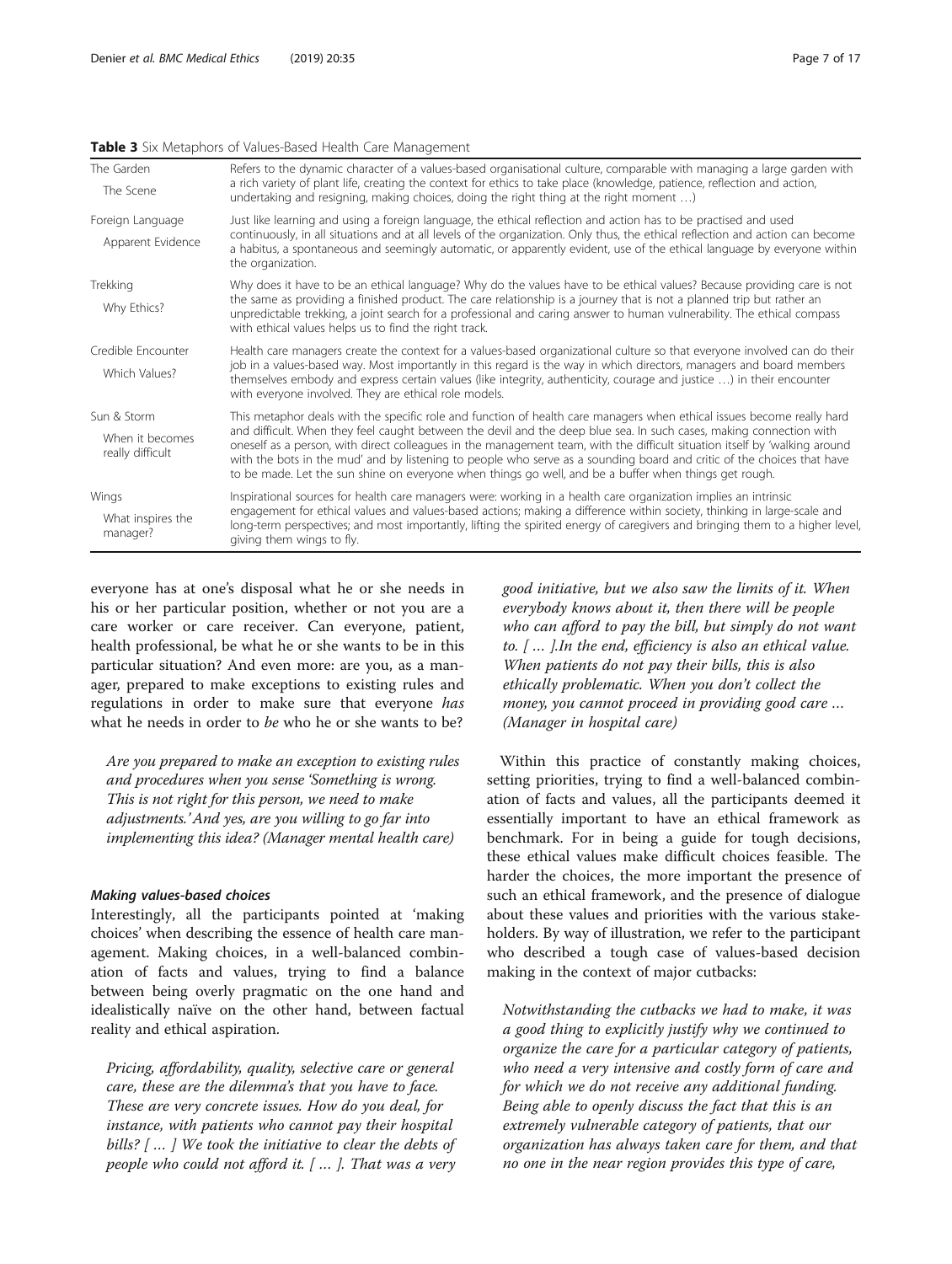fortified our joint decision to continue the care for this most vulnerable group. (Manager in mental health care)

This case also illustrates that creating a values-based organizational culture is not an individual matter, to be done by the manager on one's own. It has to be done, together with everyone involved.

[Our organization] is actually a movement of people that are inspired by the same story  $[$  ...  $]$ . The foundational idea has always been: 'The care we provide can only be as good as the people who provide it'. We cannot write this story by merely composing fascinating regulations or mission statements. No, it has to be written every day, by everyone, in his or her particular position, function or role. (Manager in hospital, elderly and mental health care)

## Three dimensions of values-based health care management

All in all, this joint movement implies three dimensions of values-based health care management. The first dimension is that of content (What do we do?). It concerns the actual creation of an organizational culture of joint reflection and dialogue about the ethical values that everyone wants to realize in care practice and organization. It implies making sure that the necessary steps to actually do something with these ethical reflections are being taken. That the ethical values are really present in reality.

The second dimension is that of method (How do we do *it?*). How can we realize this? All the participants mentioned that sensitization, education, reflection and discussion regarding ethics has to be made possible within the health care organization and has to be actively supported by the management. As such, the common moral responsibility to provide person-centred care becomes reality and does not stay on the level of formal regulations and mission statements.

The third dimension is that of time and pace (When do we do it?) and refers to the fact that one cannot realise an integrated values-based culture by organizing, for instance, one large ethics initiative per year (a conference, an ethics meeting, …). Instead, real ethical reflection has to be part of a continuous process, taking place at frequent moments and various places (going from daily practices and informal moments, to more formal and official meetings on a regular basis) and this on all levels (from boardroom to bedside and back).

To summarize, the garden is the general metaphor for a values-based organization. It is the scene where it all happens and within which the management has a specific presence, role and function. The following five metaphors reveal more specific characteristics of a values-based organizational culture.

## Foreign language – the apparent evidence of an organizational culture

What exactly is a values-based organizational culture? From the participants' experiences, we learned that it is best understood as a horizon of meaningful behaviour, norms, values, habits, traditions, codes of conduct etc., which altogether determine the social interactions between people within the organization as well as their various specific ways of dealing with particular situations.

## Learning by doing

Most participants pointed at the fact that a values-based organizational culture essentially comes down to an active and dynamic culture of reflection and action. There are no pre-given answers to ethical questions. Realizing a values-based organizational culture is a comprehensive process of 'learning by doing', a process that affects everyone in the organization, and is not restricted to ethics experts, ethics committees, or ethical rounds. For the participants, it was certainly a matter of 'comprehensive ethics', understood as:

A common culture of reflection, weighing matters and values. And it is precisely that reflex of thinking and weighing that you can take up and apply to many dossiers. Also in purely technical dossiers, for instance, where ethical values do not immediately seem to be a main issue, they are nevertheless present. [ … ]. And this also counts for board members, president of the board, for management, head nurses, and so on. All together, we have to pay attention to that ethical dimension. Continuously. Take it up as a full-fledged dimension within our global policy. Integrated and comprehensive. Not separate. (Manager in mental health care)

## Apparently evident

All the participants stressed that continuously taking up the ethical dimension of reflection and action - in light of the guiding ethical values - works in a catching and positively contagious way. For then, certain codes of conduct become evident within the organization. They become a 'habitus', a normal and natural way of partaking in the organization, in the sense that discussions and decisions within the organization are always being made in the light of the organization's ethical framework of values and norms. It becomes an integrated part of one's choices and decisions in health care.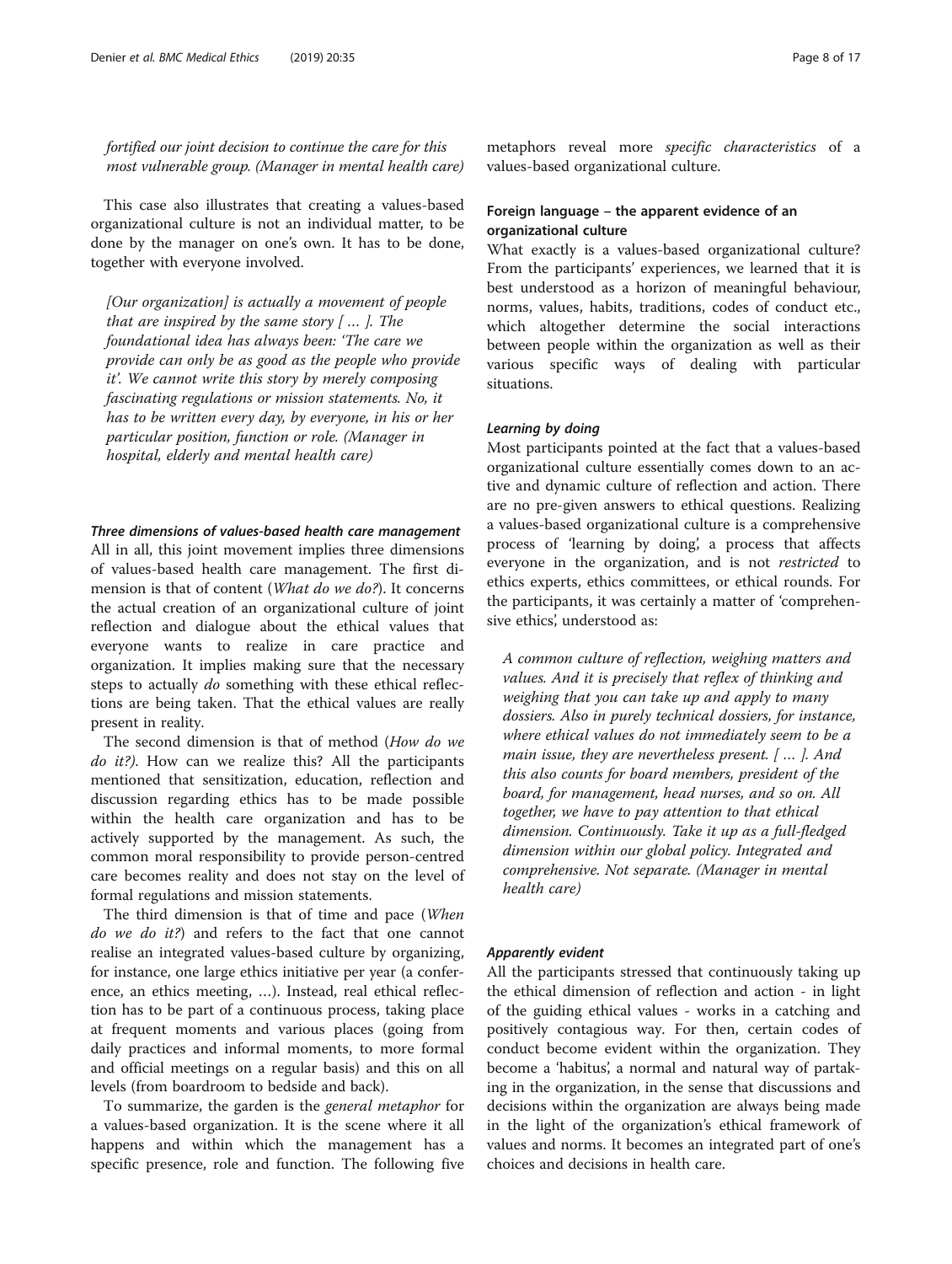Notwithstanding the fact that the practice of ethical reasoning and action can become a 'habitus' within the organization, it nevertheless requires active and regular exercise. For it can only be a habitus when it is actually and consciously done and applied on a regular basis.

Within an organization, you can do a lot regarding ethics of care. But you can only do this when you have a specific ethical culture and structure within the organization. You can organize ethics by bringing in ethical competence and expertise. By working with senior staff on these matters, by letting yourself be confronted with ethical situations, by bringing it in the group, by actively learning how to deal with vulnerability and dignity, etc … You cannot leave it to the whims of coincidence. You have to be consciously attentive to it. It is not a matter of 'natural flow'. No, I really believe that you have to work on it, that you have to deal with ethics in a well-considered and professional way. (Manager in elderly care)

As such, and on a more general level of abstraction, we learn that the best way of illustrating the ethical practice, is by comparing it with learning and using a foreign language. In the beginning, it is difficult and bumpy and requires active and explicit exercise. But the more you use it, the more you speak it and apply the correct grammar, the easier it becomes. Until you come to the point that it happens naturally. Then, it has become a habitus, a spontaneous and seemingly automatic use of the language. Nevertheless, you have to continue using it, frequently apply it. Otherwise, you will lose it again. Therefore, it is an apparent 'habitus'. The ethical discourse is like using a foreign language. In order to apply it in a spontaneous and natural way, you have to use it frequently.

## Trekking – why do we need ethics?

But why, we asked the participants, does this language and guiding framework of values have to be an *ethical* language, or an *ethical* framework? For in making tough decisions or developing fundamental strategies for the organization, one could easily also apply a *rational* or pragmatic framework. Why do we need ethical values at all? Their answer was straightforward, as one participant told us: "Because it is about care and not about cookies."

Care touches upon the essence of human vulnerability and dignity, the participants told us. In providing care, we enter into a complex and unpredictable relationship with the care receiver and family. A relationship that starts from the fundamental vulnerability of the care receiver (needs, questions, concerns, worries, fears, emotions …), and within which we try to provide an answer that is person-centred and dignity-enhancing. And within this relationship, we continuously have to search for the right answer to a particular situation. Here, a multidisciplinary group of care providers goes along this journey, together with the care receiver and family. Everyone has a particular assignment, function and role and has to be concerned with the overarching question: "Do we altogether find each other in providing personcentred care for the patient and family?"

For that which unites us, is the care for the patient. That is our core business. Of course, there are various perspectives of looking at the process, but in the end, it is about us guiding together each particular patient as good as possible through the care process. And everyone involved, has to contribute to this in one way or another. Each from his or her particular function, role and perspective on the case. Sometimes these go together, or overlap. And sometimes they collide. But in the end … when a patient comes to the hospital … It is always a period of anxiety and unease. No matter what happens, it is always compiled with distressing emotions. This implies that the full context of care, being the cleanliness of the room, the quality of the food, the quality of the nursing care, as well as the quality of the medical care, all together have to interact with each other. (Manager in hospital care)

## Ethical compass

As such, the managers described, a care relationship cannot be compared with a well-planned linear trip. It is not a finished product (like cookies), that you deliver as the result of a linear service. It is a dynamic relationship, a journey, comparable with a trekking, a backpacking trip. You don't fully know in advance what lies ahead of you. The possibility of unexpected developments and abrupt deviations, asks for flexibility and adaptability in going along with the care receiver. In continuously trying to find the right track, the participants told us, you need a compass. And it is precisely this framework of ethical values, that helps us – like a compass - to find the right track. The full quality of the journey is the result of a joint effort. Together trying to find a professional and dignified answer to the particular health needs of the patients and their family. As such, valuesbased health care management is about creating the right context and structure for care workers so that they can realize values-based care for the care receivers, given the unpredictability of the care process as a whole.

## The credible encounter – which values are we talking about?

A values-based health care organization, most participants told us, can only be managed well, when the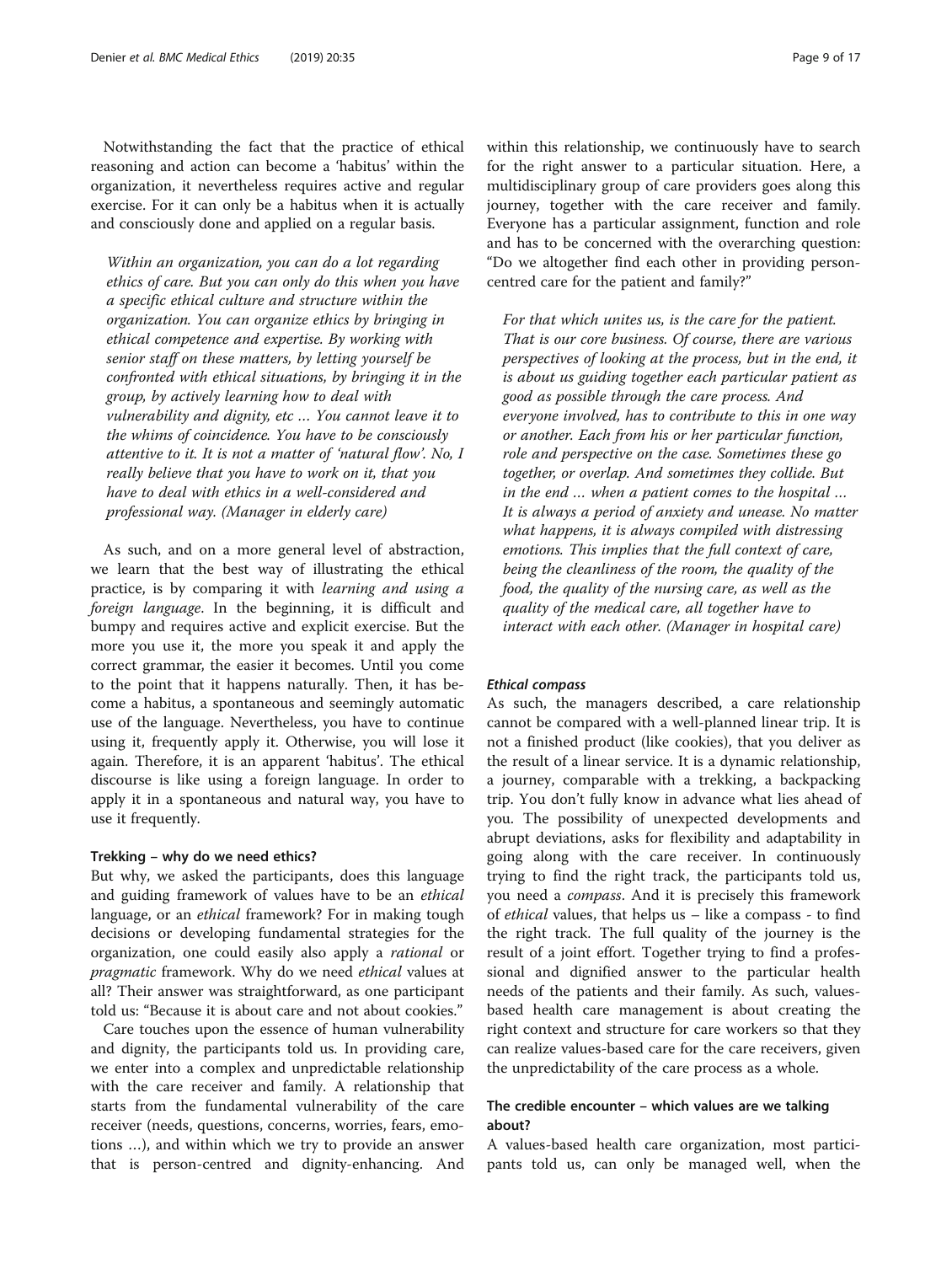managers themselves, by their own attitude and behaviour, embody and promote particular ethical values.

#### Integrity & Authenticity

To all the participants, integrity and authenticity were core values for ethical management. Both values refer to the personal characteristic of honesty and sincerity. Being self-confident and loyal to one's own personality and values. Being present and attentive, not staying at a distance. Really 'be there' when needed. At the right time, at the right place.

You have to be there, physically. You cannot run a care organization from an ivory tower, or from Timbuktu by e-mail. Even though it is indeed possible to do so. Once, the grand slogan was: "management by walking around". Well, that's the thing. You have to walk around in the house. Best not receive too many files with tables and stuff. All those flashy files from consultants with tables, charts and graphs … I've always hated that … No, you have to walk around, listen to the people, keep your finger on the pulse. If you really do this, really master this, you will not make mistakes. But you have to listen really well... and also hear what is left unsaid... (Manager in hospital, elderly and mental health care)

It also implies carefulness in decision-making. Especially when it comes to tough decisions. They may not be taken loosely, but have to be based on legitimate, values-based criteria. One participant described the decision of major collective redundancies:

The fact that the decision had to be taken, was a clear-cut case. What made it humanly possible for me, to actually do it, was that it was not a blind shot. It was horrifyingly difficult. But the good thing was that I am still, until today, convinced of the fact that this was an ethically justified decision. It was taken very, very careful. Trying to find a balance between business and humanity. What had to be done, had to be done. But it was done in a way that important social and human criteria were taken into account. (Manager in hospital care)

Authenticity and integrity in management also implies that one really acts according to one's values; that one represents the values as a person. And precisely this implies taking conscious decisions, embodying consistency and assertiveness, and expressing the courage to do the right thing. Really acting on behalf of what one deems important.

From the moment you sense, in a meeting, that things are going in the wrong direction, you have to have the

courage to say this. If it is fundamentally important for the organization and for your own feeling, then you have to be consistent and say: "This is not right". And I believe that you really have to have the courage to actually do this. Otherwise, you lack authenticity. (Manager in mental health care)

It also implies the embodiment of *justice*: "Doing justice to everything and everyone." Making fair and just choices, treating people fairly. According to the interviewees, there is a strong empowerment-idea behind this: providing people (caregivers as well as care receivers) with the real freedom to do and be what they want to do and who they want to be. Providing them with a context within which they can flourish. Valuesbased health care management implies investing in human flourishing.

## Walk the talk

…

Taken together, most interviewees said, integrity and authenticity in management implies that you have to be credible and reliable in all your encounters; to "Walk the talk", embodying steadiness, honesty and openness in communication and feedback, and being clear and consistent in one's views and actions. Within the credible encounter, the manager always has to be aware of the fact that he or she functions as a role model:

How can you, in heaven's name, ask your care workers to be attentive and caring towards patients, family, colleagues, … to be empathic, … to also bear the psychosocial and spiritual needs of the patients in mind, next to the physical needs, … when you yourself do not show this in your own actions towards them. When they themselves do not feel acknowledged, respected, and valued as a person. I find it incredibly important that the manager functions as a role model. Whether you like it or not, you are being watched, in everything you do. So I think you should try, given the human flaws that we all share, to show what you proclaim in your own behaviour, choices and actions. (Manager in hospital, elderly and mental health care)

## Sun & Storm – what to do when it becomes really difficult

Though the concept of ethics and values-based leadership might raise the initial impression that it is all about good things and warm feelings, the participants showed us that management ethics can be very hard, difficult and confronting. The fifth metaphor 'Sun and Storm' refers to the fact that values-based leadership is anything but romantic. Several dimensions make it difficult for managers to realize values-based leadership in health care.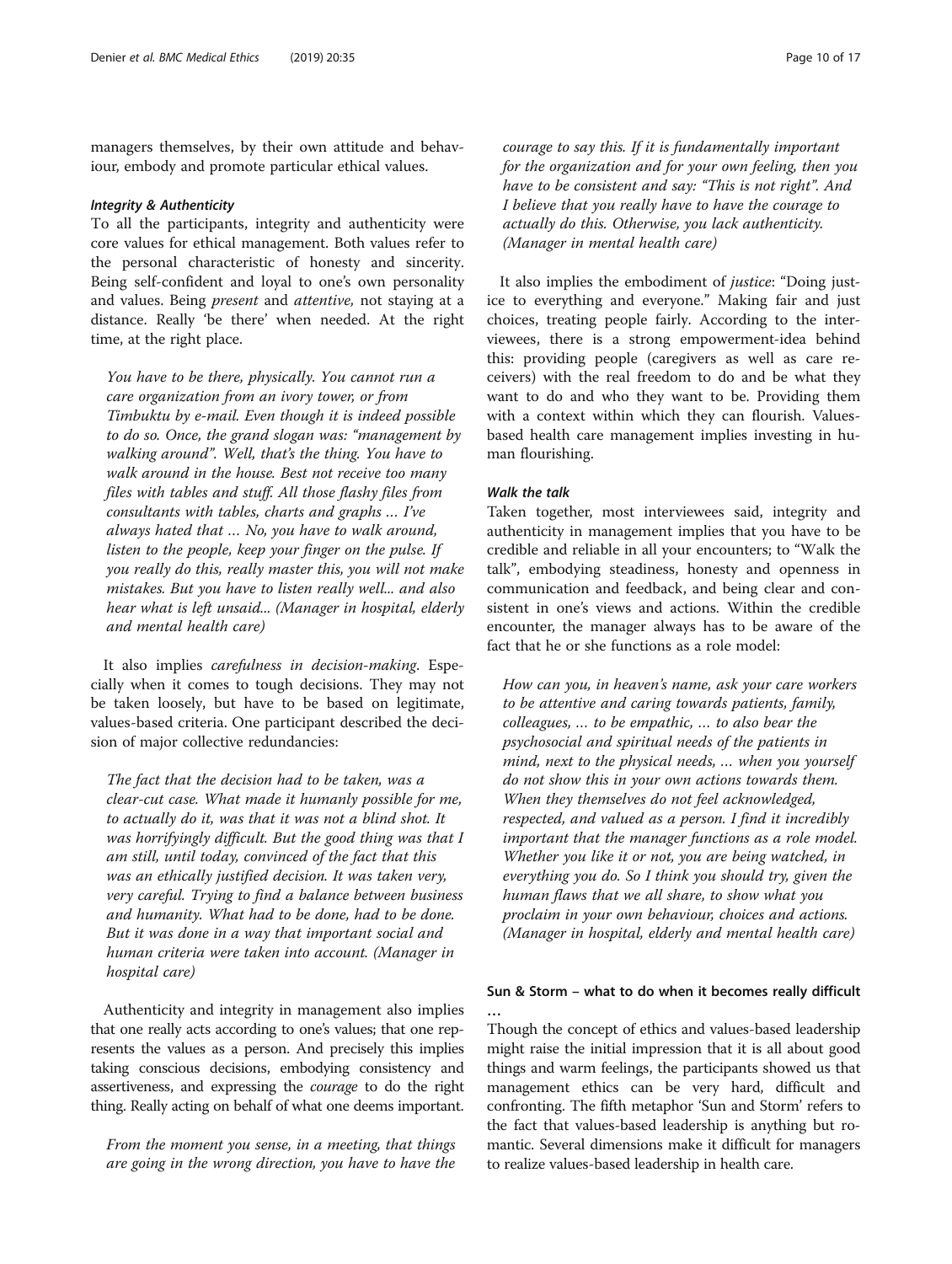## Unfinished business

First of all, values-based leadership is a continuous process, and therefore it is never finished; it is never fully realized. By that simple fact, the participants told us, it seems like you have never done enough.

You can never really grasp it. Take, for instance, a building. Today it's not there, tomorrow it is. Nice. Visible result. Opening. Reception … Whereas continuously putting emphasis on the ethical aspects of care … That is the most difficult challenge. It's something that requires your continuous attention. And you are never really sure: "Are we really realizing it or not?" (Manager in hospital care)

## Between the devil and the deep Blue Sea

Furthermore, the manager's office is often the place where ethical dilemmas come to the fore and tough decisions have to be made. Given examples of tough decisions were decisions regarding savings, collective discharges because of restructuring projects, having to discharge dysfunctional employees who already face serious personal problems (alcohol, drugs, disease …), having to deal with serious medical or nursing errors … In such cases, all the participants told us, you really feel caught between the devil and the deep blue sea. Moreover, the participants also said that actually, and within a really good values-based organization, it is precisely only these very hard cases – "the really tough nuts to crack" that come to the management's agenda. All the other decisions should be dealt with at their own level.

And that is when I say "It's lonely at the top." I really appreciate the common work of boards, committees and teams. As long as we ultimately find a solution to a tough problem, we are common owners of the problem, the solution, and the applause … But there are situations where you can't find a consensus, or solution within the board, committee or team. And then the problem stays with you … leaving your sleep for it … And that's the loneliness. The fundamental loneliness of being at the top. With all due respect for team work. In such cases … someone has to decide. And people expect it from you. Do not try to escape from it. Because you have to do it. (Manager in hospital, elderly and mental health care)

## Making connection

What can you do in such tough cases? All the participants described the importance of making connection, first, with oneself as a person (one's own talents, capabilities, weaknesses and vulnerabilities) and to share this with the direct colleagues in the management team. Secondly, they referred to the importance of making connection with the particular problem and the persons concerned by gathering sufficient knowledge about the situation and the various decisional possibilities, and by entering into a dialogue with all the relevant persons. This is not easy. You really have to "walk around with your boots in the mud" as one participant described. And thirdly, almost all the participants described the importance of being connected with people who can serve as a sounding board and inspiration when one has to make difficult decisions. They can either be of the same professional background, or do something completely different. What they all shared - these inspirational people - was wisdom and character, patience, ethical engagement, great capability for reflection, experience in respectfully dealing with difficult situations.

She was a lady I could turn to day and night. With an immense wisdom. And she could say: "I don't know. Let me think about it. We will speak again in the morning." How often she said that to me: "I don't know. Let me think about it." Understandably … because most things I took to her were … really … Yeah. But she approached these things in a very human way, and always based on human values, never on considerations of profit, or usefulness, or efficiency  $\ldots$  I saw that and I thought: "My God  $\ldots$ (Manager in hospital, elderly and mental health care)

Also very important, some participants said, is the fact that the manager puts himself in a contradictable position. "As a manager, you have to want to be contradicted," one person said, because it is an essential aspect of the organizations' values-based functioning. When people are afraid to contradict an idea, hesitant to give their own opinion or to discuss that things are not working right or are not in accordance with the organization's ethical values, then the values-based character of the organization is empty.

Nevertheless, authenticity and integrity in valuesbased leadership in health care does not imply that people have to be ethical superheroes. Some participants also mentioned that it is important to be mild to oneself and to other people. Being mild is an essential antidote to perfectionism and hyper idealism. It implies the value of giving 'a second chance', being able to deal with human mistakes, together trying to realize the most humanly possible.

## Après-Vous

Essentially, some interviewees told us, values-based leadership is the kind of leadership where managers stand back when things go well ("During sunny situations"),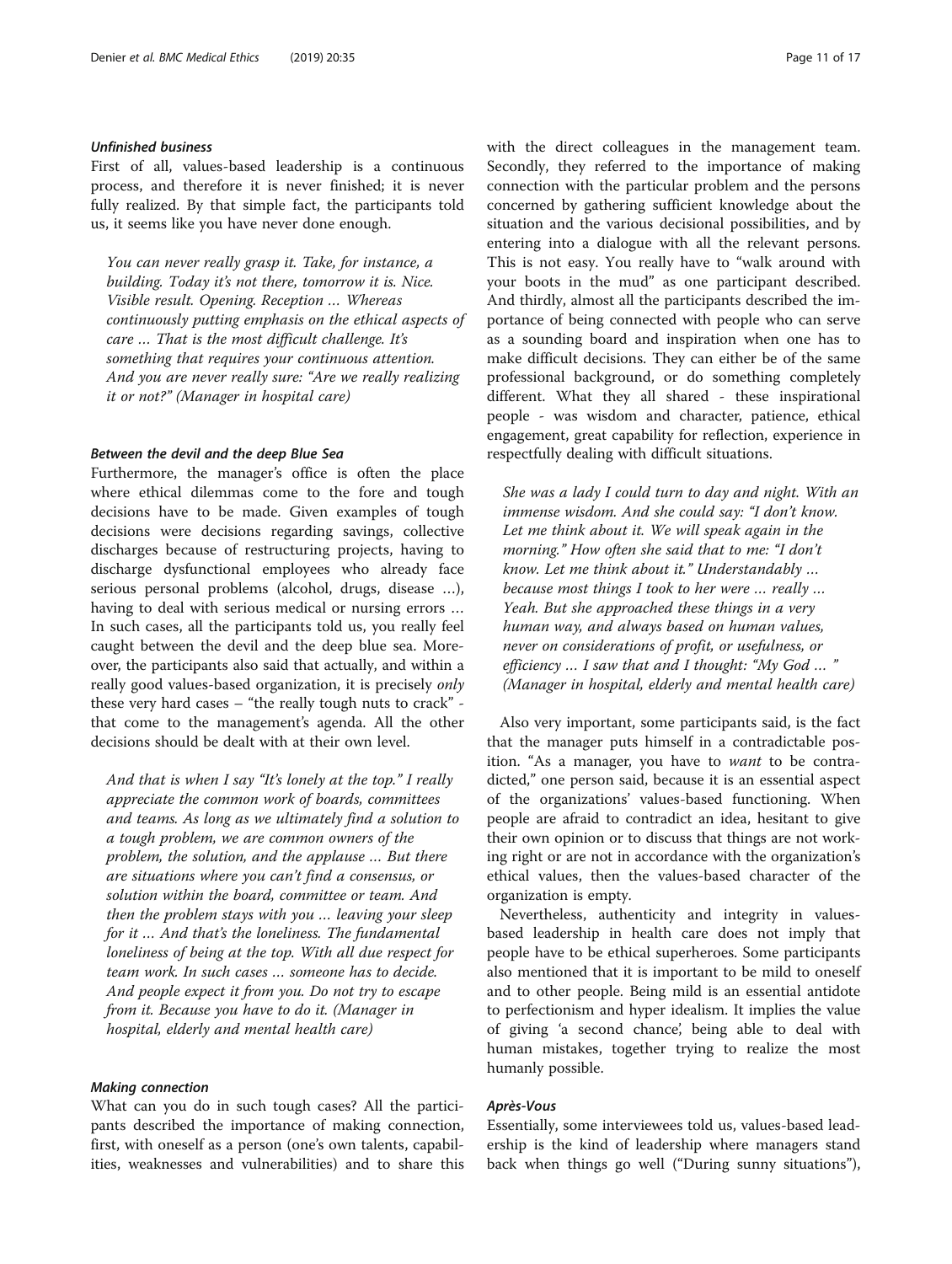and celebrate organizational success as the realisation of the whole group. In such cases, the manager gives the floor to the people, letting the sun shine on everyone involved. When things, on the other hand, go wrong, become difficult or really tough ("During storm …" ), then a good leader comes to the front, looks critically at one's own doings and functions as a buffer for everyone involved.

Competent leaders are people who look through the window when things go well, and in the mirror when things go wrong. Looking through the window means expressing the 'après-vous': bringing the work and effort of others into the light. It isn't my success. Other people have realized this. On the other hand, when something goes wrong, you have to be there for the people who need you, looking at yourself in the first place, and withholding from accusing other people. Self-reflection and self-critique are very important to me. And in this way, we have to be a role model. To appreciate other people in the first place, and be reflective and critical towards ourselves. (Manager mental health care)

## Wings – what inspires the manager?

Inspiration and animation are the basic strengths that people need in order to do their job in an engaging way. What inspires the manager of a health care organization? What exactly are the inspirational sources of values-based leadership? First of all, most participants described the fact that working in a health care organization in itself implies an intrinsic engagement for ethical values and values-based actions. Again: "Because it is about care and not about cookies":

It [the health care organization] is a place where you, continuously, determine your doings and beings on the basis of what you deem ethically valuable; on the basis of how a society of human beings could be, might be, should be. (Manager elderly care)

"Making a difference", was a second important source of inspiration. Step by step making health care better, creating better structures, making it more personcentred, better accessible, improve quality; being able to change structures, improve things, sometimes making the impossible possible; making the world a better place, improving the quality of society, thinking in large-scale and long-term perspectives.

Most importantly, some of the interviewees said, was that as a values-based manager, you have the possibility to lift the spirited energy of people and to bring it to a higher level. "You can give them wings to fly", one

participant said. This was considered to be essentially important. For care workers, they said, are engaged people who act, by nature, in a values-based and personcentred way. They already do this. As a manager - by providing a good structure and context for care workers to realise their ethical engagements - you can contribute even more to this type of human flourishing in caregivers. Moreover, precisely by doing this, by acting and reflecting in a values-based way, ethics can create a boost of positive energy.

Together dealing with an ethically difficult situation costs a lot of time and energy, but it also creates energy. And that's what we have to look for, for things that give energy. When you have reflected on something and really considered it from an ethical perspective, I am convinced that as a group, you will derive a lot of positive energy and job satisfaction from the solution that you have found together. These are things that are very important to management and directors: to actually experience this, to become acquainted with the way in which the team handles a very difficult situation, and to congratulate them with the solution. Such things give a boost. To everyone. I am truly convinced that when you act in an ethically inspired way, that it creates a lot of positive energy in the organization. (Manager hospital care)

## **Discussion**

## **Strengths**

## Substantive complement

This is the first study offering in-depth insight into the lived experiences of health care managers of the way in which organizational ethics can be realized in practice. By inquiring into the question which ethical values are present in the daily practice of health care management and what it actually means to take up a leading position within a health care institution in an ethically inspired way, our study offers insight into the essential and multidimensional role of health care services management in realizing a values-based organizational culture in health care. As such, it offers a significant and important substantive complement to the existing literature on organizational ethics in health care.

## Clarity by metaphors

By applying the QUAGOL method for data analysis [[105\]](#page-16-0), which is characterized by iterative processes of systematically digging deeper inside the data, constantly moving between the various stages of the process and applying the constant comparison method, we reached a high level of abstraction in the results, which allowed us to understand and present the predominant themes as a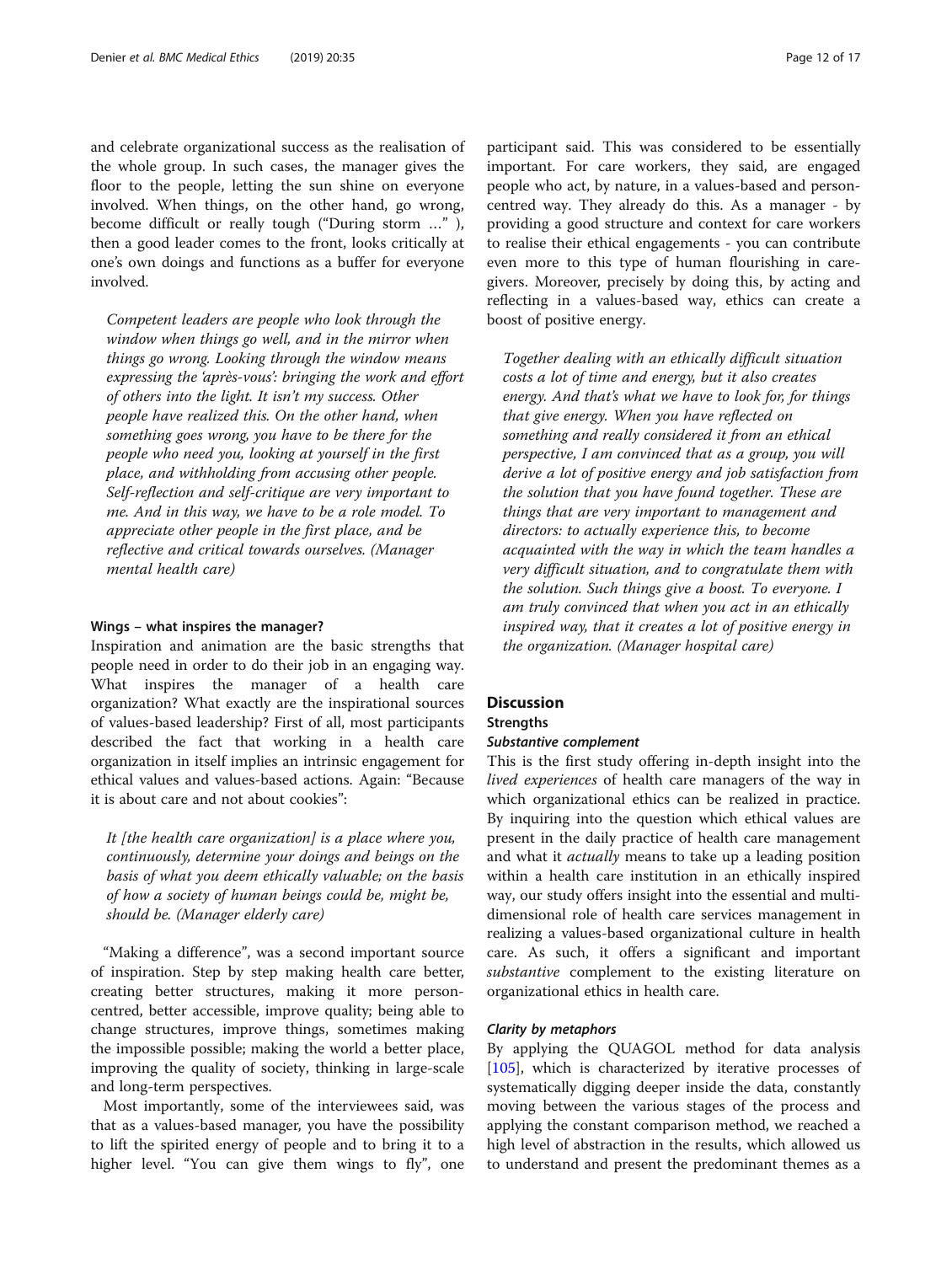meta-narrative of metaphors. The advantage of using metaphors is that they clearly present the essential di-mensions and associations of the research subject [\[106](#page-16-0)], which is, in our case the meaning and content of valuesbased health care management.

Our study revealed that the essence of values-based leadership in health care management as described by the participants can be understood and presented with the help of six metaphors. These are: (1) values-based health care management as managing a large garden, (2) as learning and using a foreign language, (3) going on a trekking with an ethical compass, (4) embodying integrity and authenticity in a credible encounter with everyone, (5) being a present and trustworthy leader during sun and storm, and (6) contribute to human flourishing by giving people wings to fly. By combining these dimensions, health care managers create the context within which a values-based organizational culture in health care can take place. In this way, the health care manager can actually manage the ethical life of the health care organisation that he or she is responsible for.

## Creating context for an ethical culture

Like managing a large garden, the practice of valuesbased health care management requires observation, knowledge, reflection, action and the capacity to do the right thing, at the right time, in the right manner. Asking for help or advice, when necessary, looking proactively to what should be done in the near and further future. By doing this, health care managers create the organizational context (the garden, so to say) within which a values-based culture can take shape, i.e., a culture that is explicitly characterized by particular values and ethical practices [\[11](#page-15-0), [42](#page-15-0), [86](#page-16-0)].

As such, we can reach an integrated and comprehensive process: creating context for continuously taking up the ethical dimension of reflection and action, creating an active and dynamic culture of reflection and action, a comprehensive process of 'learning by doing', a process that affects everyone in the organization and is not restricted to the formal structures of organizational ethics (ethics experts, ethics committees, ethical rounds, case deliberations …) [\[107\]](#page-16-0). By joint reflection and action, speaking a joint ethical language at all the levels of the organization. By consistently using a clear ethical compass [[12](#page-15-0), [17](#page-15-0)], even the toughest decisions become feasible, because they are values-based. Interestingly, Brinkley [[42](#page-15-0)] stresses the fact that when ethical culture shaping is done well, "the investment of time, effort and capital will yield dividends for generations to come" (p. 12).

## Authentic leadership

Our study confirms the essential importance of ethical and authentic leadership. Without authentic leadership,

there cannot be a true and steady ethical climate. Authenticity is a psychological concept that reflects knowing, accepting, and acting in accordance with one's values and beliefs, preferences and emotions [\[98](#page-16-0)]. Our results offer an empirical illustration of authentic leadership, understood and described as a "process that draws both from positive psychological capacities and a highly developed organizational context, which results in both greater self-awareness and self-regulated positive behaviours on the part of leaders and associates, fostering positive self-development" (p. 321) [\[108](#page-16-0)]. Authentic leaders are seen as people who are hopeful, optimistic, resilient, and transparent. They operate consistently with values that include being present and visible to others, focusing on what is the ethically right thing to do, taking the lead even at personal risk, making the development of others a priority, and working to ensure their communication is transparent and perceived by others as intended.

Our results also confirm the four underlying concepts of authentic leadership, as described by Gardner et al. [[99\]](#page-16-0). These are: (1) heightened self-awareness as the process of continually coming to understand one's unique talents, strengths, sense of purpose, core values, beliefs and wishes. (2) Balanced processing as the ability to assess relevant information accurately and from a relatively objective view, consequently acting on these assessments without being diverted by self-protected motives. (3) Authentic behaviour, understood as acting in accordance with one's values and needs ('Walk the talk'), in order to actually be seen by the colleagues as acting with integrity. (4) Relational transparency, involving the presentation of one's genuine self by being open with regard to one's values, identity, emotions, and motives. As such, it is a key component of authentic leadership and a significant determinant of trust in the leader [\[98\]](#page-16-0).

## Limitations

## Possible bias

As mentioned in the methods section of this paper, we purposefully selected people with extensive experience in health care management. In the sampling, we guaranteed heterogeneity of participant characteristics related to age, sex, educational background, work experience, type, size and location of the health care institution they were predominantly affiliated with. However, we explicitly included people with a well-known reputation of practising values-based health care management. They were experienced by many as ethical leaders, even though they never presented themselves as such. The reason we purposefully selected them was twofold. (1) We had broadly-informed sufficient reason to believe that these ethically inspired leaders were going to give us the most in-depth and rich information about their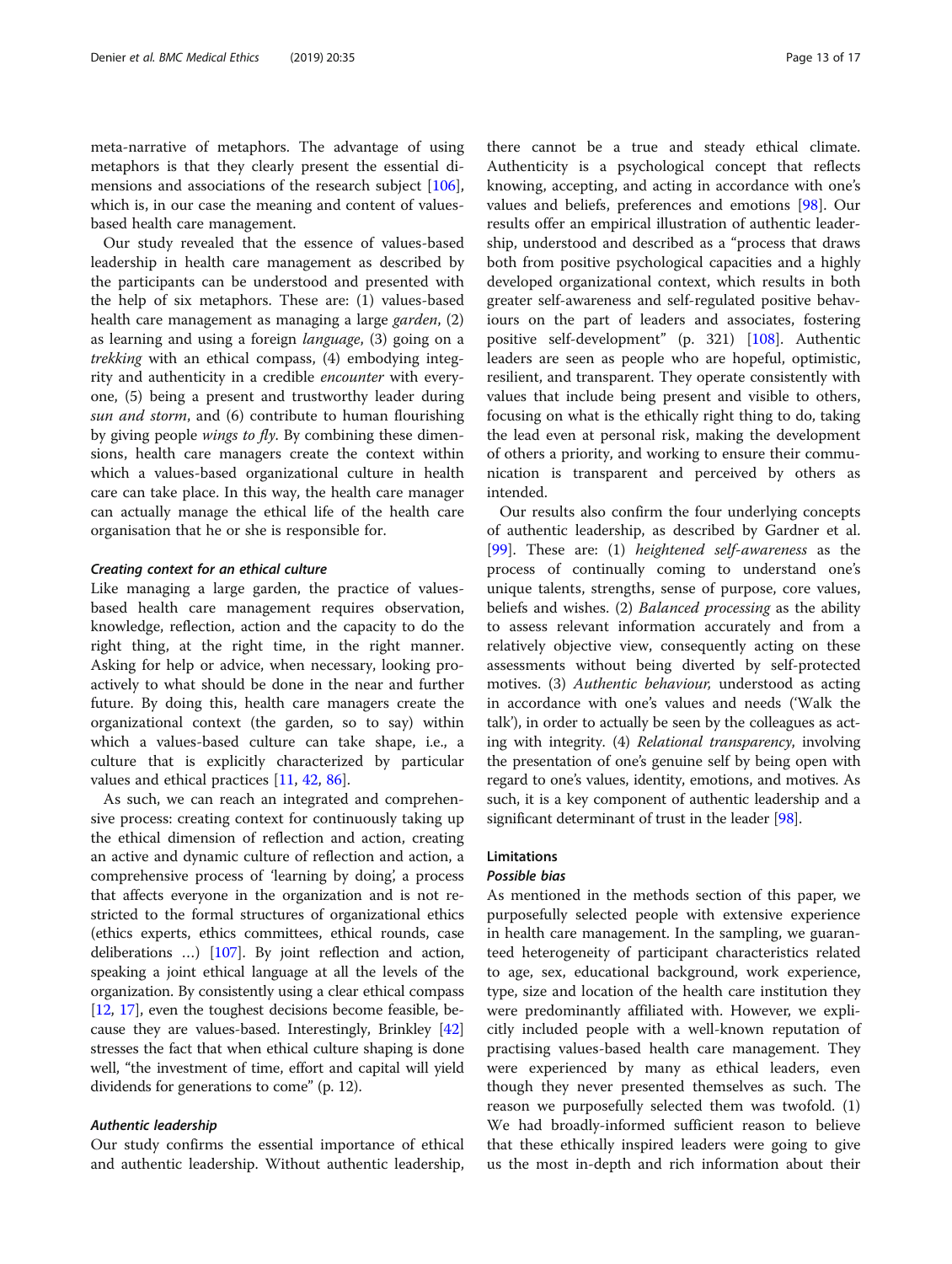experiences in values-based health care management. And (2), we had good reasons to believe that they were not going to give socially desirable "eager to please" answers to the normative issues that were to be discussed in the interviews. However, it remains to be born in mind that our participants were people who were generally known to embody ethical leadership.

#### Window dressing

This brings us to the flipside of ethical and authentic leadership, i.e. the issue of window dressing. From the interviews, we learned that values-based health care management is not only about *management of ethics* (by creating the context for organizational ethics to take place). It is also about the ethics of management (by embodying integrity and authenticity in one's own attitude and behaviour). Although we had very good reasons to believe that the participants were not going to give socially desirable answers, there is never 100 % certainty in such cases.

## Organizational ethics culture

The crucial question in this regard is: Is the motivation to ethically inspired health care management and to realize an explicit values-based organizational culture founded on an intrinsic ethical inspiration? Because one truly wants to realize the ethical values in practice? Or is it founded on other, extrinsic, and more window dressing-like inspirations? Because one likes to have an ethical image and reputation? Because ethics simply suits well? Because it is a sub-dimension of being a successful manager? Or because it serves our business goals? In the first motivation, ethically founded health care is the goal and end of our actions. In the second motivation, ethics functions as a means to reach another end. A lot depends, here, on the metaphors and models we use to understand the health care organisations themselves. Illuminating in this regard, is the fundamental distinction between the corporate model of health care organisations and the community model [[106\]](#page-16-0).

## Corporate model

Within the corporate model, we equate organizational ethics with corporate health care ethics and look for "an ethical corporate culture that makes ethics as important for health care decisions as clinical data, financial concerns, and legal issues" (p. 8) [\[8](#page-15-0)]. Within the corporate model, however, we are primarily concerned with health services management in a business-like model, with money and customer satisfaction. In health care organizations, this translates into a focus on health care as a commodity or product, health care services meeting a market need, and focus on patient satisfaction rather than a primary emphasis on patient care. In health care

organisations being corporations, we focus on producer/ customer or contractor/client relationships, rather than caregiver/patient relationships. And most importantly, corporations are viewed as primarily self-interested. The extent to which a corporation cares about others is the extent to which caring about others is in the corporation's best interest. Accordingly, people (whether they are patients, caregivers of supporting staff) are being viewed as important insofar they can help the corporation in meeting its financial goals. This translates in the ethical responsibilities concerning the product and meeting the customer's desires in as truthful a manner as possible (like informed consent and autonomous decision-making). Of course these are important ethical issues, but the point is that within the corporate or business model, the primary concern of the institution is business, with codes of ethics and values-based management as a means to prevent unethical means of achieving the economic/business goals of the organisation [[106](#page-16-0)]. Here, ethics is one of the means to reach another goal.

## Community model

The results of our study underpin the community model of health care organizations. When asking after the reasons why the guiding framework of values had to be an ethical framework instead of a rational or pragmatic of even economic framework, the participants answered that it "is about care and not about cookies". According to them, providing health care services is fundamentally different from manufacturing or offering a safe and finished product of good quality. To them, a health care organization is a community of people, reflecting and discussing while together trying to find a dignified answer to a patient's situation of vulnerability. As one interviewee said, the central question is: "Do we find each other in providing person-centred care for the patient and family?"

This strongly adheres to the community model to which McCrickerd [\[106](#page-16-0)] refers. According to Mc Crickerd, "any collection of individuals characterised as a "community" will be presumed to be populated with people who care about one another, people who prioritise relationships. Associating health care institutions with communities would put relationships between the individuals in the community as well as community wellbeing at the forefront of conversations. […] such a model would also shift hospitals [i.c. health care organisations] away from the presumption that decision be made at the top and then communicated to those the decisions will affect. In the centre of this model are the people and, importantly, all people – from physicians and patients, who are frequent subjects in health care ethics discussions, to other health care professionals and hospital staff who are not."  $(p.343)$  [\[106](#page-16-0)].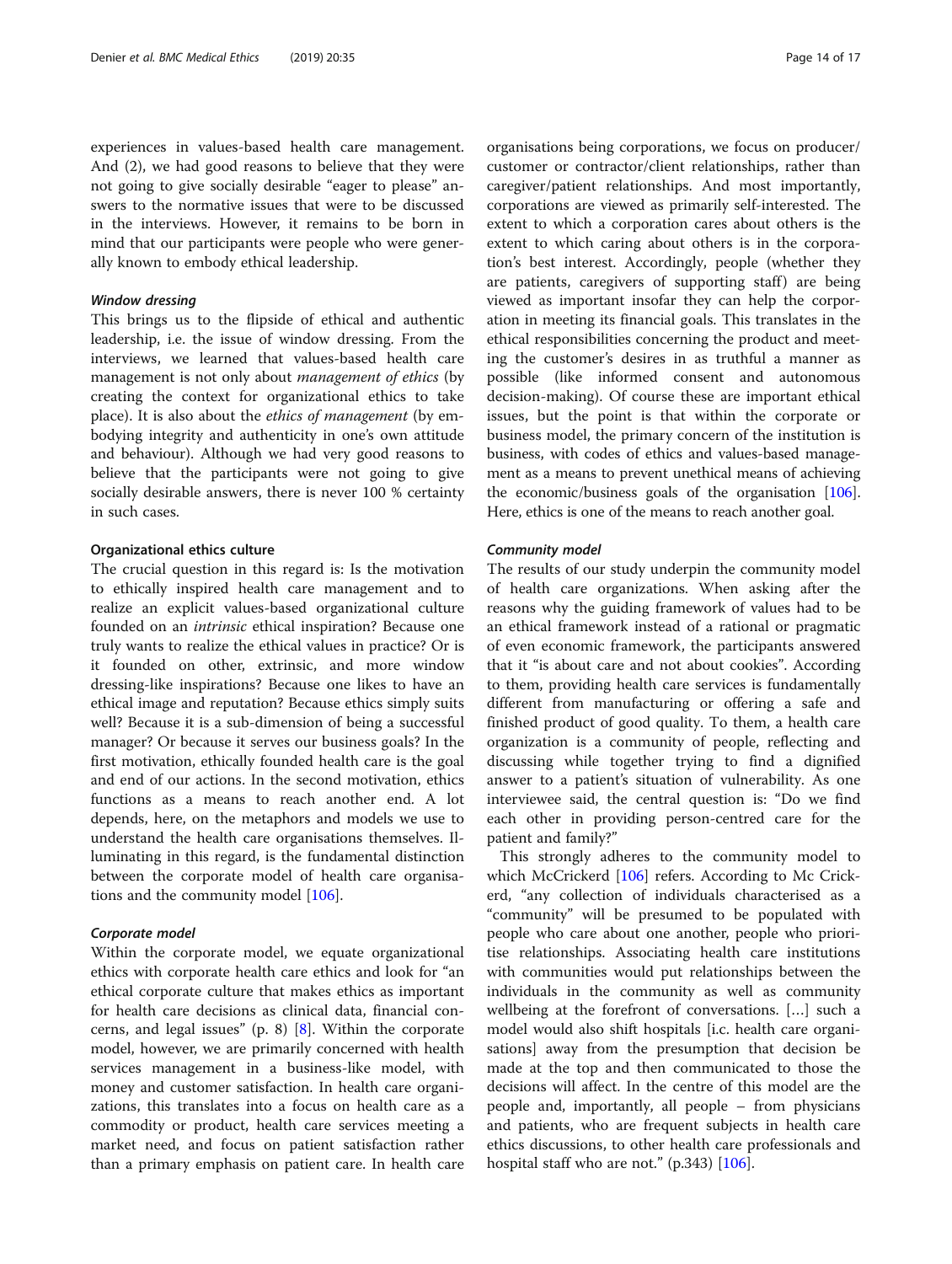This, in turn, adheres to the three dimensions of values-based health care management as described by the participants, i.e. (1) the dimension of content (the actual creation of an organisational culture of joint reflection and dialogue about the ethical values that we want to realize in the care practises); (2) the dimension of method (by stimulating and supporting sensitization, education, reflection and discussion regarding ethics). As such, the common moral responsibility becomes reality and does not stay on the level of formal regulations and mission statements. And (3) the dimension of time and pace (realising the ethical reflection as a continuous process, taking place at frequent moments and various places, and this on all levels, from boardroom to bedside).

## Conclusion

Health care managers are continuously being confronted with the ethical dimensions of key policy, operational and budgetary decisions within their health care organizations. This study highlights the way in which they experience their job as being intrinsically ethical in itself.

In addition to the existing literature on the ethics of health care organizations, which predominantly focuses on the presence or absence of ethics infrastructure (such as codes, missions statements, committees, protocols, ethical rounds or case discussions …), our study makes clear that notwithstanding its importance, health care management ethics entails much more than this. The infrastructure is a means (not the end in itself) to support a comprehensive ethical culture as a whole.

From the perspective of values-based health care management, two elements turned out to be essential determinants for an integrated and comprehensive ethical culture in health care. The first is that of the community model, understanding the health care organization as a moral community of people, all together taking up responsibility and realizing an ethical climate. Valuesbased health care management plays a crucial role in creating the context for such a community-minded way of thinking (and acting). The second determinant was found in the presence of authentic leadership, whereby health care managers deliberately identify and define their own key values, the organization's key values, and live up to them as examples of the organization's ethical culture.

As a never-ending process, the six metaphors can help leaders to take *substantive* proactive steps to shape and co-create the desired ethical climate within their health care organizations. These metaphors can also be easily used in ethics education concerning ethical leadership as a new and inspiring way of teaching and discussing ethical leadership, in addition to and different from the various existing tools that

are being used in organizational ethics. Exchanging lived experiences of health care managers by way of using metaphors might inspire the minds of ethical leaders much more and deeper than ethics codes, guidelines, mission statements and protocols.

### Abbreviations

QUAGOL: Qualitative Analysis Guide of Leuven

#### Acknowledgements

The authors are grateful to all the participants in the study for their willingness to share their experiences concerning values-based health care management, to the members of the Ethics Committee of Zorgnet-Icuro – Care Network Flanders, for reviewing and supporting this study as part of the development of the ethical guideline concerning values-based health care management and organizational virtue. We are also grateful to internal and external experts for sharing their insights concerning the project. All the contributions have undoubtedly increased the general value of the study.

#### Authors' contributions

YD planned the study design, coordinated the full study, took the interviews, managed the transcriptions, carried out the data analysis, drafted the results, and wrote the manuscript. LD joined the study design and coordination, comanaged the transcriptions, joined the data analysis, reviewed the results and subsequent drafts of the manuscript. CG joined the study design and coordination, reviewed the results and subsequent drafts of the manuscript. Extensively reviewed the final draft. All authors read and approved the final manuscript.

#### Funding

No funding was received for this project.

#### Availability of data and materials

The raw data generated and/or analysed during the current study are not publicly available due to reasons of privacy and participants' anonymity. Public release of the data was also not included in the participant consent process. Subject to participant consent, the data are available from the corresponding author on request.

#### Ethics approval and consent to participate

The study was reviewed and approved by the Ethics Committee of Zorgnet-Icuro – Care Network Flanders, an umbrella organization uniting over 775 social profit healthcare organizations in Flanders, Belgium [no reference number available]. At the time of the study, the committee was involved in developing a large-scale ethical guideline for values-based health care management. A qualitative study on values-based leadership in health care was necessary to acquire sufficient empirical data regarding values-based health care management and organizational ethics. The aim of this study was to gather in-depth insight into real-life management issues in this regard. Consequently, the results of the study could be incorporated into the large-scale project of developing the ethical guideline. All the members of the Ethics Committee unanimously reviewed and approved the study. All the participants in the interview study received written (by e-mail) and verbal information about the research project and expected outcome. Each participant provided verbal consent prior to the interview (approved by the Ethics Committee). Since we explicitly and purposefully included people with a well-known reputation (as appointed by their peers) of practising values-based health care management, the participants immediately understood the full aim of our study. As such, prior written and verbal information, was deemed sufficient for informed consent. The verbal information and consent was documented in the verbatim transcripts. Participation was voluntary. Participants were free to withdraw from the study at any stage. All data were treated confidentially.

#### Consent for publication

Not applicable.

#### Competing interests

The corresponding author (YD) is Section Editor for BMC Medical Ethics.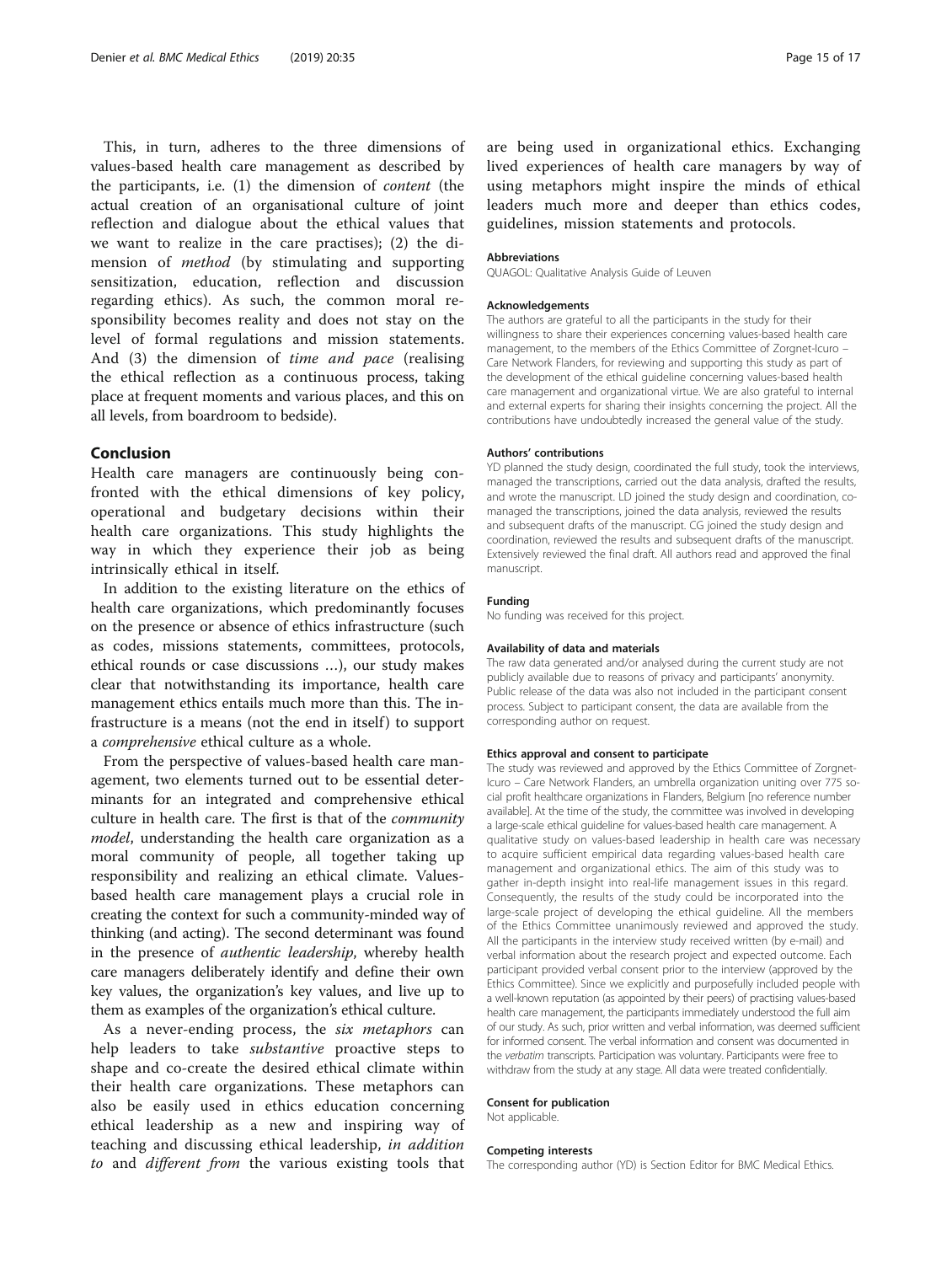## <span id="page-15-0"></span>Received: 24 July 2018 Accepted: 22 May 2019 Published online: 27 May 2019

#### References

- 1. Daniels N. Equity and population health: toward a broader bioethics agenda. Hast Cent Rep. 2006;36(4):22–35.
- Weber LJ. Health care management ethics: business ethics with a difference. Bus Ethics Q. 2000;10(4):975–82.
- 3. Koskenvuori J, Numminem O, Suhonen R. Ethical climate in nursing environment: a scoping review. Nurs Ethics. 2019;26(2):327–45.
- 4. Darr K. Ethics in health services management. Baltimore: Health Professions Press; 2011.
- 5. Schluter J, Winch S, Holzhausere K, Henderson A. Nurses' moral sensitivity and hospital ethical climate: a literature review. Nurs Ethics. 2008;15(3):304–21.
- 6. Gallagher JA, Goodstein J. Fulfilling institutional responsibilities in health care: organizational ethics and the role of mission discernment. Bus Ethics Q. 2002;12(4):433–50.
- 7. Silverman HJ. Organizational ethics in healthcare organizations: proactively managing the ethical climate to ensure organizational integrity. HEC Forum. 2000;1(3):202–15.
- 8. Potter RL. From clinical to organizational ethics: the second stage of the evolution of bioethics. Bioethics Forum. 1996;12:3–12.
- Potter RL. On our way to integrated bioethics: clinical/organizational/ communal. J Clin Ethics. 1999;10(3):171–7.
- Bischop LJ, Cherry MN, Darragh M. Organizational ethics and health care: extending bioethics to the institutional arena. Kennedy Inst Ethics J. 1999;9: 189–208.
- 11. Suhonen R, Stolt M, Virtanen H, Leino-Kilpi H. Organizational ethics: a literature review. Nurs Ethics. 2011;18(3):285–303.
- 12. Gibson JL, Sibbald R, Connolly E, Singer PA. Organizational ethics. In: Singer PA, Viens AM, editors. The Cambridge textbook of bioethics. Cambridge: Cambridge University Press; 2008. p. 243–50.
- 13. Gibson JL. Organizational ethics: no longer the elephant in the room. Healthc Manage Forum. 2012;25:37–9.
- 14. Gibson JL. Organizational ethics and the management of health care organizations. Healthc Manage Forum. 2007;20:32–4.
- 15. Winkler EC, Gruen RL. Business ethics in health care: beyond compliance. Bloomington: Indiana University Press; 2005.
- 16. Hall RT. An introduction into health care organizational ethics. Oxford: Oxford University Press; 2000.
- 17. Spencer EM, Mills AE, Rorty MV, Werhane PH. Organization ethics in health care. New York: Oxford University Press; 2000.
- 18. Rorty MV. Ethics and economics in healthcare: the role of organization ethics. HEC Forum. 2000;12(1):57–68.
- 19. Desmidt S, Prinzie A, Heene A. The level and determinants of mission statement use: a questionnaire survey. Int J Nurs Stud. 2008;45:1433–41.
- 20. Marcus BS, Shank G, Carlson JN, Venkat A. Qualitative analysis of healthcare professionals' viewpoints on the role of ethics committees and hospitals in the resolution of clinical ethical dilemma's. HEC Forum. 2015;27:11–34.
- 21. Frolic AN, Drolet K. Ethics policy review: a case study in quality improvement. J Med Ethics. 2013;39:98–103.
- 22. Yallop AC. The use and effectiveness of codes of ethics a literature review. Marketing from information to decision marketing from information to decision; Cluj. Romania: Babes-Bolyai University; 2012. p. 14.
- 23. Hoeyer K, Lynoë N. An organizational perspective on ethics as a form of regulation. Med Health C and Philos. 2009;12:385–92.
- 24. Silén M, Ramklint M, Hansson MG, Haglund K. Ethics rounds: an appreciated form of ethics support. Nurs Ethics. 2016;23(2):203–13.
- 25. Baumrucker SJ, Schmidt LS, Stolick M, Adkins RW, Carter GT, Oertli KA. Ethics roundtable: can health care mandate drug rehabilitation as a precondition for treatment? Home Health Care Manag Pract. 2013;25(2):84–9.
- 26. Rasoal D, Skovdahl K, Gifford M, Kihlgren A. Clinical ethics support for healthcare personnel: an integrated literature review. HEC Forum. 2017; 29:313–46.
- 27. Stolper M, Molewijk B, Widdershoven G. Learning by doing. Training health professionals to become facilitator of moral case deliberation. HEC Forum. 2015;27:47–59.
- 28. Stolper M, Molewijk B, Widdershoven G. Bioethics education in clinical settings: theory and practice of the dilemma method of moral case deliberation. BMC Med Ethics. 2016;17(1):45.
- 29. Dauwerse L, Abma T, Molewijk B, Widdershoven G. Needs for ethics support in healthcare institutions: view of Dutch board members and ethics support staff. J Med Ethics. 2011;37:456–60.
- 30. Molewijk B, Abma T, Stolper M, Widdershoven G. Teaching ethics in the clinic. The theory and practice of moral case deliberation. J Med Ethics. 2008;34:120–4.
- 31. Daniels N, Sabin JE. Setting limits fairly: can we learn to share medical resources? Oxford: Oxford University Press; 2002.
- 32. Gibson JL, Martin DK, Singer PA. Evidence, economics, and ethics: resource allocation in health services organizations. Healthc Q. 2005;14:50–9.
- 33. Martin DK, Shulman K, S-S P, Singer PA. Priority setting and hospital strategic planning: a qualitative case study. J Health Serv Res Policy. 2003; 8(4):197–201.
- 34. Sabin JE, Cochran D. Confronting trade-offs in health care: Harvard pilgrim health Care's organizational ethics program. Health Aff. 2007;26(4):1129–34.
- 35. Mills AE, Spencer EM. Values based decision making: a tool for achieving the goals of health care. HEC Forum. 2005;17(1):18–32.
- JCI Joint Commission International. Accreditation standards for hospitals (6th ed.). 2018.
- 37. JCAHO Joint Commission for Accreditation of Health Care Organizations. Comprehensive Accreditation Manuals (annually updated). 2019.
- 38. Pearson SD, Sabin JE, Emanuel E. No margin, no mission: health care organizations and the quest for ethical excellence. Oxford: Oxford University Press; 2003.
- Donnellan J. Achieve organizational integrity. Aligning ethical principles with health care leadership. Health C Manage Eth. 2018;33(2):52–4.
- 40. Iltis S. Values based decision making: organizational mission and integrity. HEC Forum. 2005;17(1):6–17.
- 41. Boyle PJ, DuBose ER, Ellingson SJ, Guinne DE, McCurdy DB. Organizational ethics in health care: principles, cases and practical solutions. San Francisco: Jossey-Bass; 2001.
- 42. Brinkley RW. The case for values as a basis for organizational culture. Front Health Serv Manag. 2013;30(1):3–13.
- 43. Pijnenburg M, Gordijn B. Identity and moral responsibility of healthcare organizations. Theoret Med Bioeth. 2005;26:141–60.
- DeCamp M, Farber NJ, Torke AM, George M, Berger Z, Keirns CC, et al. Ethical challenges for accountable care organizations: a structured review. J Gen Int Med. 2014;29(10):1392–9.
- 45. Murphy T, Fillatre T. Reflections on health care leadership ethics. Healthc Manage Forum. 2009;22(4):52–3.
- 46. Goodstein J, Potter RL. Beyond financial incentives: organizational ethics and organizational integrity. HEC Forum. 1999;11(4):293–305.
- 47. Nelson WA, Gardent PB, Shulman E, Splaine ME. Preventing ethics conflicts and improving healthcare quality through system redesign. Qual Saf Health Care. 2010;19:526–30.
- 48. Nelson WA. Ethics: A foundation for quality. Healthc Exec. 2011;26:48–9.
- 49. McLeod MS, Tyge Paine G, Evert RE. Organizational ethics research: a systematic review of methods and analytical techniques. J Bus Ethics. 2016;134:429–43.
- 50. Gilmartin MJ, Freedom ER. Business ethics and health care: a stakeholder perspective. Health Care Manag Rev. 2002;27(2):52–65.
- 51. Weber LJ. Business Ethics in Health Care. Beyond Compliance. Bloomington: Indiana University Press; 2001.
- 52. Daniels N, Sabin JE. Limits to health care: fair procedures, democratic deliberation and the legitimacy problem for insurers. Philos Public Aff. 1997;26(4):303–50.
- 53. Daniels N, Sabin JE. Ethics of accountability in managed care reform. Health Aff. 1998;17:50–64.
- 54. Lewis VA, D'Annuno T, Murray GF, Shortell SM, Colla CH. The hidden role the management partners play in accountable care organizations. Health Aff. 2018;37(2):292–8.
- 55. Gibson JL, Martin DK, Singer PA. Setting priorities in health care organizations: criteria, processes, and parameters of success. BMC Health Serv Res. 2004;4(1):25.
- 56. Martin DK, Giacomini M, Singer PA. Fairness, accountability for reasonableness, and the views of priority setting decision-makers. Health Policy. 2002;61:279–90.
- 57. Daniels N. Decisions about access to health care and accountability for reasonableness. J Urban Health. 1999;76(2):176–91.
- 58. Daniels N. Accountability for reasonableness. BMJ. 2000;321(7272):1300–1.
- 59. Hawk T. An ethics of care: a relational ethics for the relational characteristics of organizations. In: Hamington M, Sander-Staudt M, editors. Applying care ethics to business. Dordrecht: Springer; 2011. p. 3–34.